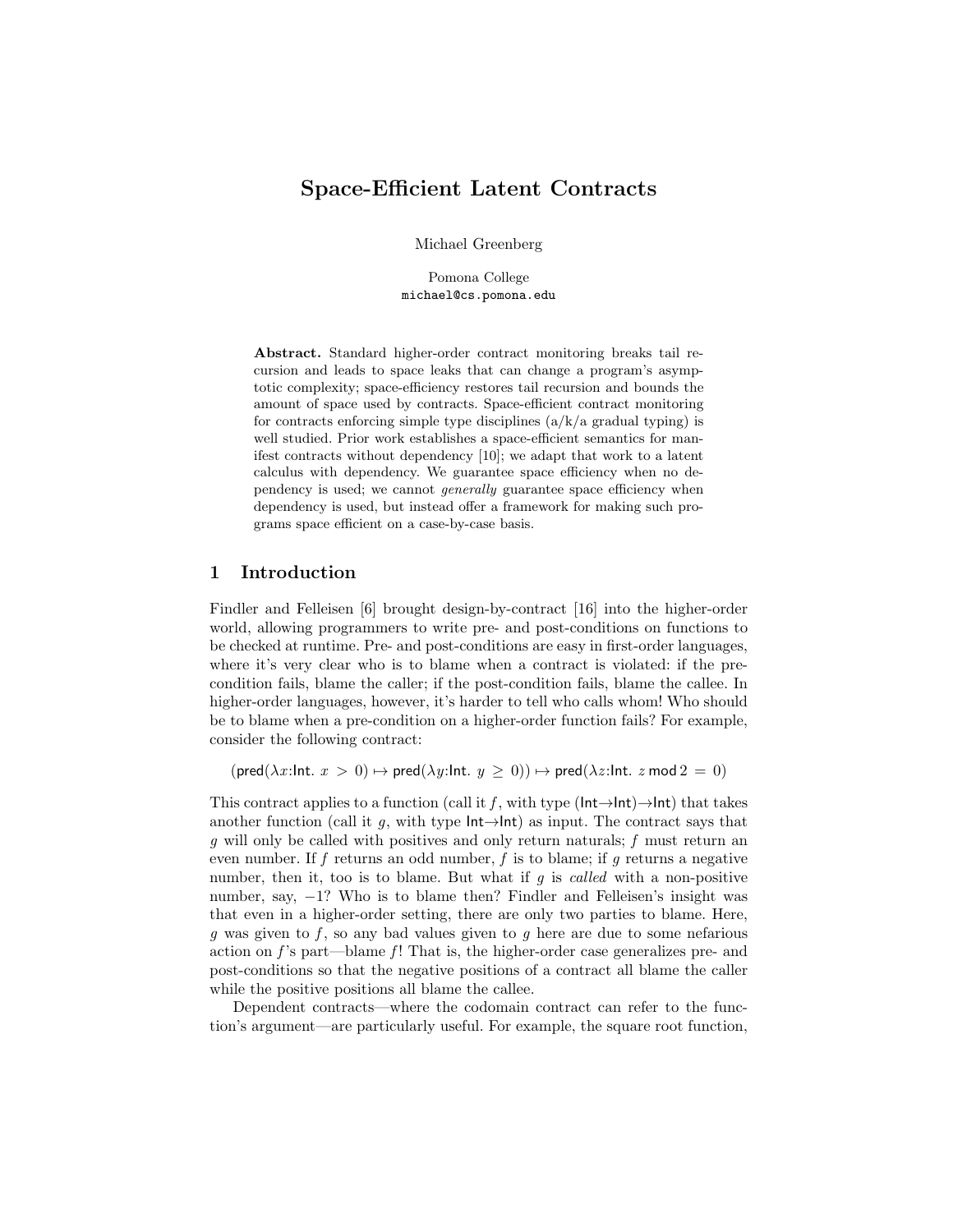sqrt, satisfies the contract: x:pred( $\lambda y$ :Real.  $y \ge 0$ )  $\mapsto$  pred( $\lambda z$ :Real. abs (x - z \*  $z$   $\langle \epsilon \rangle$  That is, sqrt takes a non-negative real, x, and returns a non-negative real z that's within  $\epsilon$  of the square root of x. (The dependent variable x is bound in the codomain; the variable  $y$  is local to the domain predicate.)

#### 1.1 Contracts leak space

While implementations of contracts have proven quite successful (particularly so in Racket [\[8](#page-19-2)[,18\]](#page-19-3)), there is a problem: contracts leak space. Why?

The default implementation of contracts works by wrapping a function in a function proxy. For example, to check that  $f = \lambda x$ : Int.  $x + 1$  satisfies the contract  $C = \text{pred}(\lambda z:\text{Int. } z \mod 2 = 0) \mapsto \text{pred}(\lambda z:\text{Int. } z \mod 2 = 0)$ , we monitor the function by wrapping it in a function proxy mon<sup>l</sup> $(C, f)$ . When this proxy is called with an input v, we first check that v satisfies  $C$ 's domain contract (i.e., that v is even), then we run f on v to get some result v', and then check that  $v'$ satisfies  $C$ 's codomain contract (that the result is even). Here the contract will always fail blaming  $l$ : one of  $v$  and  $v'$  will always be odd.

Contracts leak space in two ways. First, there is no bound on the number of function proxies that can appear on a given function. More grievously, contracts break tail recursion. To demonstrate the issue with with tail calls, we'll use the simplest example of mutual recursion: detecting parity.

let odd = 
$$
\lambda x
$$
:Int. if  $(x = 0)$  false (even  $(x - 1)$ )  
and even =  $\lambda x$ :Int. if  $(x = 0)$  true (odd  $(x - 1)$ )

Functional programmers will expect this program to run in constant space, because it is tail recursive. Adding a contract breaks the tail recursion. If we add a contract to odd and call odd 5, what contract checks accumulate (Fig. [1\)](#page-2-0)?<sup>[1](#page-1-0)</sup> Notice how the checks accumulate in the codomain? Even though the mutually recursive calls to even and odd are syntactically tail calls, we can't bound the number of codomain checks that occur. That is, we can't bound the size of the stack, and tail recursion is broken! Even though there's only one function proxy on odd, our contracts create a space leak.

#### 1.2 Overview and contributions

Space efficiency for gradual types  $[23]$  (a/k/a contracts constrained to type tests) is well studied [\[13,](#page-19-5)[14,](#page-19-6)[24](#page-19-7)[,9,](#page-19-8)[22\]](#page-19-9); Greenberg [\[10\]](#page-19-0) developed a space-efficient semantics for general, non-dependent contracts. He used a manifest calculus, conflating contracts and types; however, contracts are typically implemented in latent calculi, where contracts are distinct from whatever types may exist. Greenberg "believe[s] it would be easy to design a latent version of eidetic  $\lambda_{H}$ , following the translations in Greenberg, Pierce, and Weirich (GPW)" [\[11\]](#page-19-10); in this paper,

<span id="page-1-0"></span> $1$  Readers may observe that the contract betrays a deeper knowledge of numbers than the functions themselves. We offer this example as minimal, not naturally occurring.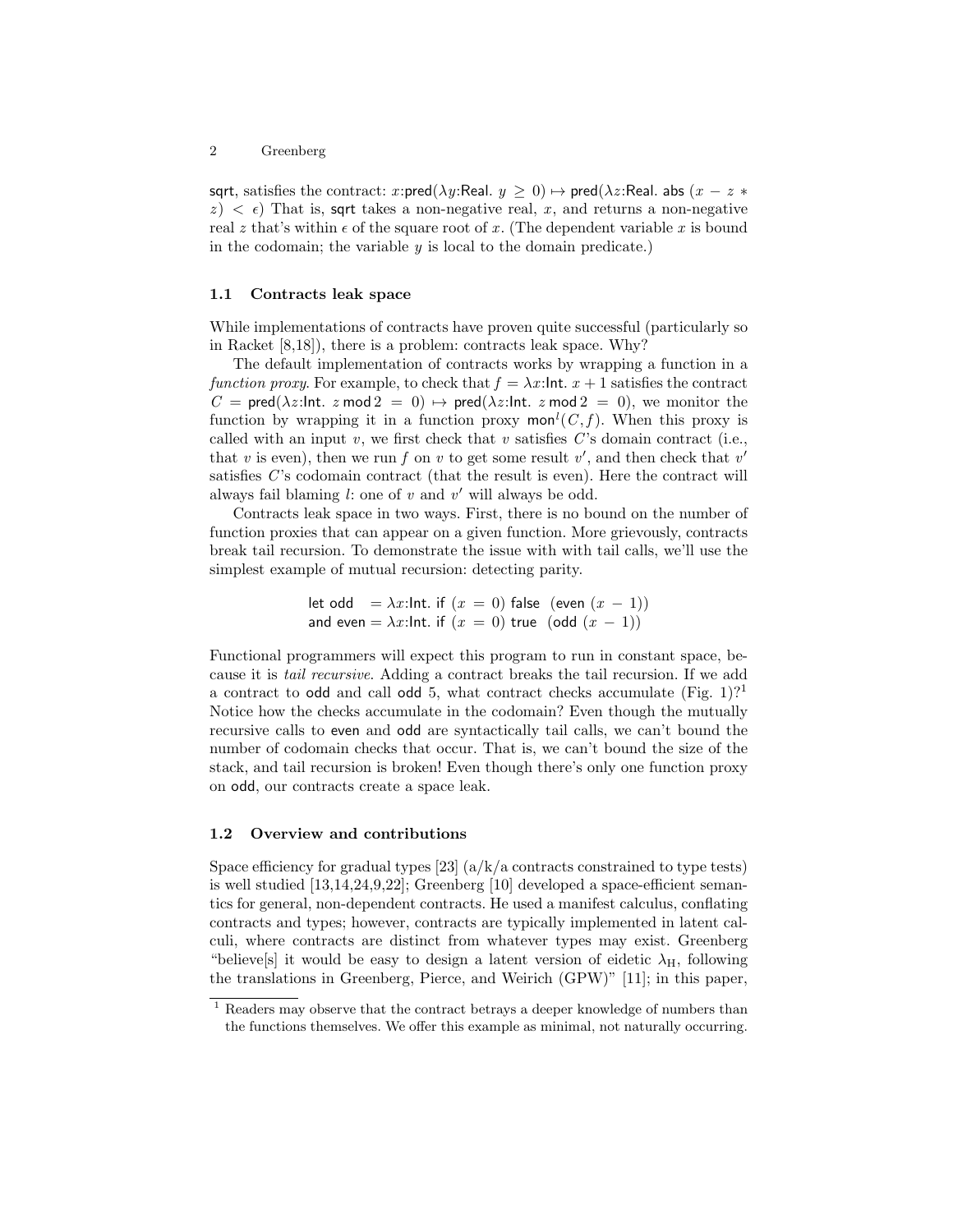let odd = mon<sup>lodd</sup> (x:pred( $\lambda x$ :lnt.  $x \ge 0$ )  $\mapsto$  pred( $\lambda b$ :Bool. b or (x mod 2 = 0)),  $\lambda x$ :Int. if  $(x = 0)$  false (even  $(x - 1)$ )) and even =  $\lambda x$ :Int. if  $(x = 0)$  true (odd  $(x - 1)$ )

```
odd 5
\longrightarrow_{\mathsf{C}}^* mon<sup>l</sup><sup>odd</sup> (pred<sub>[x→5]</sub>(...), even 4)
\longrightarrow_{\mathsf{C}}^* \mathsf{mon}^{l_{\mathsf{odd}}}(\mathsf{pred}_{\lceil x \mapsto 5 \rceil}(\dots), \mathsf{mon}^{l_{\mathsf{odd}}}(\mathsf{pred}_{\lceil x \mapsto 3 \rceil}(\dots),odd mon<sup>l</sup><sup>odd</sup> (pred(\lambda x:Int. x \geq 0, 3))
\longrightarrow_\mathsf{C}^* mon{}^{l_\mathsf{odd}}(\mathsf{pred}_{\lceil x\mapsto 5\rceil}(\dots),\mathsf{mon}{}^{l_\mathsf{odd}}(\mathsf{pred}_{\lceil x\mapsto 3\rceil}(\dots),\mathsf{even}\,\,2))\longrightarrow^*_\mathsf{C} \mathsf{mon}^{l_\mathsf{odd}}(\mathsf{pred}_{\lceil x \mapsto 5 \rceil}(\dots), \mathsf{mon}^{l_\mathsf{odd}}(\mathsf{pred}_{\lceil x \mapsto 3 \rceil}(\dots), \mathsf{mon}^{l_\mathsf{odd}}(\mathsf{pred}_{\lceil x \mapsto 1 \rceil}(\dots),odd mon<sup>l<sub>odd</sub> (pred(\lambda x:Int. x \geq 0, 1))))</sup>
\longrightarrow^*_\mathsf{C} mon{}^{l_\mathsf{odd}}(\mathsf{pred}_{[x\mapsto 5]}(\dots), \mathsf{mon}^{l_\mathsf{odd}}(\mathsf{pred}_{[x\mapsto 3]}(\dots), \mathsf{mon}^{l_\mathsf{odd}}(\mathsf{pred}_{[x\mapsto 1]}(\dots), \mathsf{even}\;0)))
```
<span id="page-2-0"></span>Fig. 1. Contracts break tail recursion

we show that belief to be well founded by giving a space-efficient semantics for a (dependent!) variant of contract PCF (CPCF) [\[3,](#page-18-1)[4\]](#page-18-2).

The rest of this paper discusses a formulation of contracts that enjoys sound space efficiency; that is, where we slightly change the implementation of contracts so that (a) programs are observationally equivalent to the standard semantics, but (b) contracts consume a bounded amount of space. In this paper, we've omitted some of the more detailed examples and motivation—we refer curious readers to Greenberg [\[10\]](#page-19-0), though we intend the paper to be self-contained.

We follow Greenberg's general structure, defining two forms of dependent CPCF: CPCF<sub>C</sub> is the *classic* semantics; CPCF<sub>E</sub> follows the space-efficient eidetic semantics. We are able to prove space efficiency without dependency, bounding the amount of space consumed by contracts; we are unable to prove space efficiency in general with dependency, but instead offer a framework that allows for dependent contracts to be made space efficient.

We offer two primary contributions: adapting Greenberg's work to a latent calculus and extending the possibility of space efficiency to dependent contracts.

There are some other, smaller, contributions as well. First, adding in nontermination moves beyond Greenberg's strongly normalizing calculi, showing that the POPL 2015 paper's result isn't an artifact of strong normalization (where we can, in theory, bound the size of the any term's evaluation in advance, not just contracts). Second, the simpler type system here makes it clear which type system invariants are necessary for space-efficiency and which are bookkeeping for proving that the more complicated manifest type system is sound. Third, by separating contracts and types, we can give tighter space bounds. Finally, we explore how space efficiency can be attained in dependent contracts. While we can't give a guarantee for dependent contracts, we show that it's possible to achieve and discuss different ways to do so.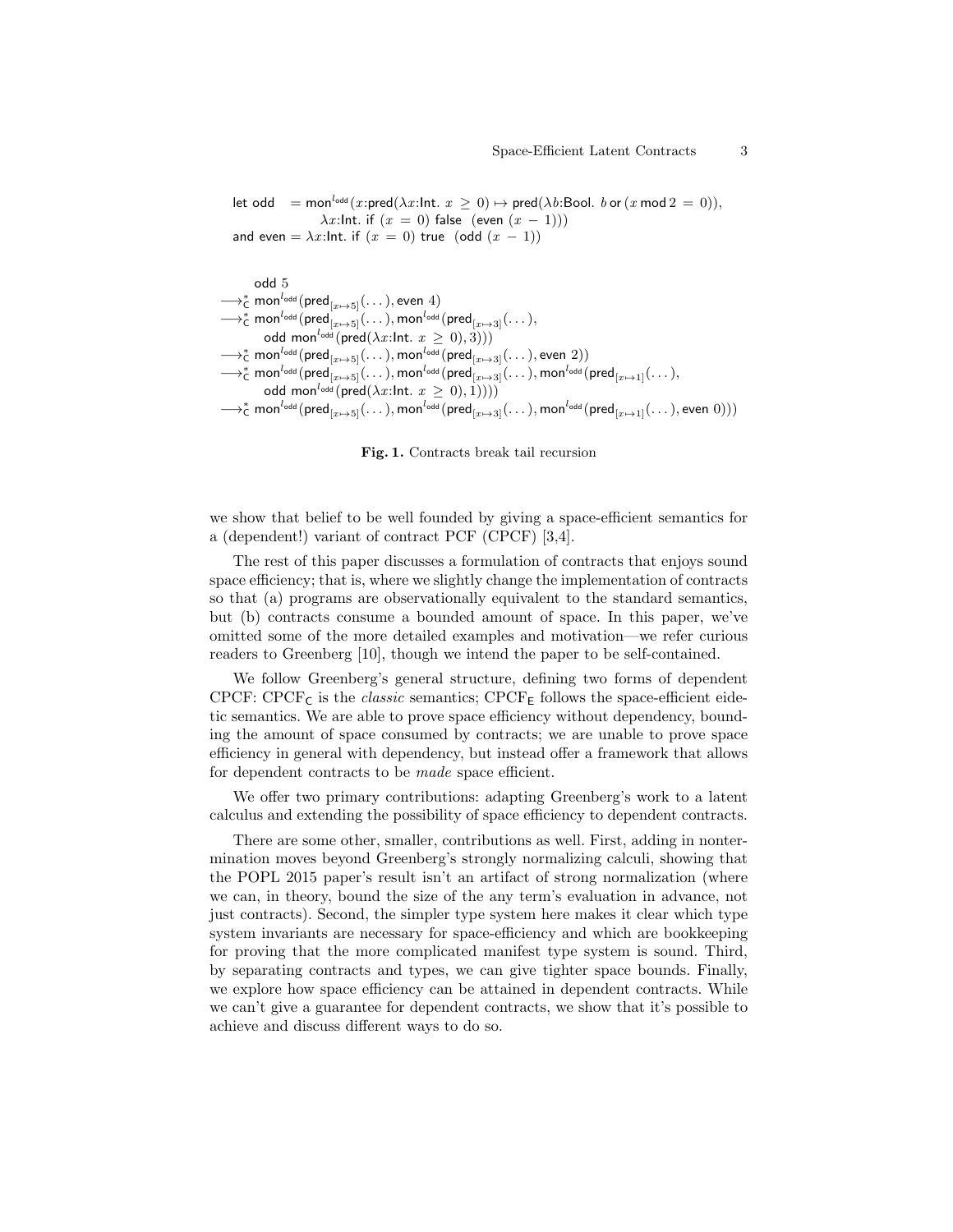```
Types B ::= Bool | Int | ...
              T ::= B | T_1 \rightarrow T_2Terms e ::= x | k | e_1 op e_2 | e_1 e_2 | \lambda x: T. e | \mu(x). e | if e_1 e_2 e_3 |err<sup>l</sup>\mid \ \mathsf{mon}^{\mathit{l}}(\mathit{C},e) \ \mid \ \mathsf{mon}(\mathit{c},e)op ::= add1 | sub1 | ...k ::= true | false | 0 | 1 | ...
              w ::= v | err<sup>l</sup>
               v ::= k | \lambda x: T. e | \text{mon}^l(x; C_1 \mapsto C_2, v) | \text{mon}(x; c_1 \mapsto c_2, \lambda x: T. e)
              C ::= \text{pred}_{\sigma}(e) \mid x:C_1 \mapsto C_2c ::= r | x : c_1 \mapsto c_2r : = nil | pred^l_{\sigma}(e); r
```
<span id="page-3-0"></span>Fig. 2. Syntax of classic and space-efficient CPCF

# 2 Classic and space-efficient Contract PCF

We present classic and space-efficient CPCF as separate calculi sharing syntax and some typing rules (Fig. [2](#page-3-0) and Fig. [3\)](#page-5-0), and a single, parameterized operational semantics with some rules held completely in common (omitted to save space) and others specialized to each system (Fig. [4\)](#page-6-0). The formal presentation is modal, with two modes: C for classic and E for space-efficient. While much is shared between the two modes—types,  $T$ ; the core syntax of expressions,  $e$ ; most of the typing rules—we use colors to highlight parts that belong to only one system. Classic CPCF is typeset in salmon while space-efficient CPCF is in periwinkle.

### 2.1 Contract PCF (CPCF)

Plain CPCF is an extension of Plotkin's 1977 PCF [\[17\]](#page-19-11), developed first by Dimoulas and Felleisen [\[3](#page-18-1)[,4\]](#page-18-2) (our syntax is in Fig. [2\)](#page-3-0). It is a simply typed language with recursion. The typing rules are straightforward (Fig. [3\)](#page-5-0). The operational semantics for the generic fragment also uses conventional rules (omitted to save space). Dimoulas and Felleisen use evaluation contexts to offer a concise description of their system; we write out our relation in full, giving congruence rules ( $E^*L$ ,  $E^*R$ ,  $E$ IF) and error propagating rules ( $E^*R$ AISE) explicitly—we will need to restrict congruence for casts, and our methods are more transparent written with explicit congruence rules than using the subtly nested evaluation contexts of Herman et al. [\[13,](#page-19-5)[14\]](#page-19-6).

 $Contracts$  are CPCF's distinguishing feature. Contracts,  $C$ , are installed via monitors, written  $\text{mon}^l(C, e)$ ; such a monitor says "ensure that e satisfies the contract  $C$ ; if not, the blame lies with label  $l$ ". Monitors only apply to appropriate types (TMon). There are two kinds of contracts in CPCF: predicate contracts over base type, written  $\text{pred}_{\sigma}(e)$ , and function contracts, written  $x: C_1 \mapsto C_2$ .

Predicate contracts  $\mathsf{pred}_{\sigma}(e)$  have two parts: a predicate on base types, e, which identifies which values satisfy the contract; and a closing substitution  $\sigma$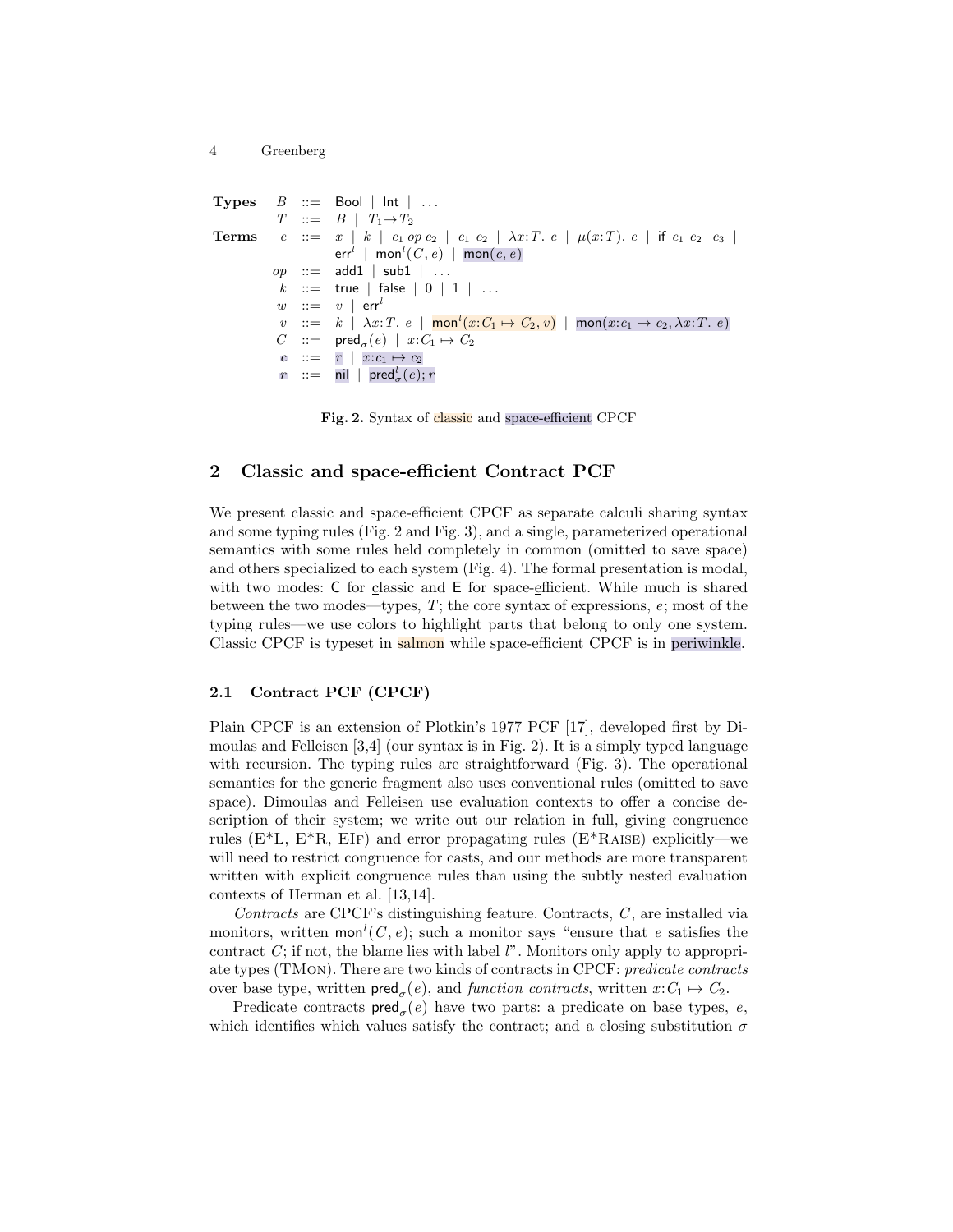which keeps track of values substituted into the contract. For example, if  $\iota$  is the identity substitution mapping variables to themselves:

- $\mathsf{pred}_{\iota}(\lambda x:\mathsf{Int.}\; x > 0)$  identifies the positives;
- $\mathsf{pred}_i(\lambda x:\mathsf{Int.}\; x > y)$  identifies numbers greater than an unspecified number  $y$ ; and,
- pred<sub>[ $y \mapsto 47$ ]</sub>( $\lambda x$ :Int.  $x > y$ ) identifies numbers greater than 47.

When the closing substitution  $\sigma$  is the identity mapping  $\iota$ , we write  $\mathsf{pred}(e)$ instead of  $\text{pred}_t(e)$ . In CPCF<sub>C</sub>, closing substitutions will map each variable to either (a) itself or (b) a value. Substitution into contracts is a non-issue without dependency: each contract is just closed. Having introduced dependency, we use explicit closing substitutions rather than direct substitution for three reasons: first, it simplifies our space efficiency proof for simple contracts (Sec. [4.1\)](#page-11-0); second, explicitness lets us distinguish the contract  $\text{pred}_{[x\mapsto 0]}(\lambda x:\text{Int. } x = 0)$  from  $\mathsf{pred}_{[x \mapsto 0]}(\lambda x:\mathsf{Int.}\ 0 = 0);$  third, it emphasizes that contracts are just another form of closure. Predicates are solely over base types, not functions.

Function contracts  $x: C_1 \mapsto C_2$  are satisfied by functions satisfying their parts: functions whose inputs all satisfy  $C_1$  and whose outputs all satisfy  $C_2$ . Function contracts are dependent: the codomain contract  $C_2$  can refer back to the input to the function. For example, the contract x:pred( $\lambda$ z:lnt.  $z > 0$ )  $\mapsto$  pred( $\lambda$ y:lnt.  $y >$  $x$ ) is satisfied by increasing functions on the positives. Note that  $x$  is bound in the codomain, but  $z$  is not.<sup>[2](#page-4-0)</sup> When function contracts aren't dependent, we omit the binder at the front, e.g.,  $\text{pred}(\lambda x:\text{Int. } x > 0) \mapsto \text{pred}(\lambda x:\text{Int. } x > 0)$  means operators on positives. We check that contracts are satisfied at runtime.

We use explicit, delayed substitutions to keep track of which values are substituted into predicate contracts. To help with our proof of space efficiency, we don't track variables that don't appear in the predicate:

$$
\mathsf{pred}_{\sigma}(e)[v/x] = \begin{cases} \mathsf{pred}_{\sigma[x \mapsto v]}(e) & x \in \text{fv}(\sigma(e)) \\ \mathsf{pred}_{\sigma}(e) & \text{otherwise} \end{cases}
$$

Alpha equivalence allows us to give fresh names to variables in the domain of  $\sigma$ by consistently renaming those variables inside of the predicate e. Only holding on to substitutions that close up free variables in  $e$  is a way of modeling closures. A dependent predicate closes over some finite number of variables; a compiled representation would generate a closure with a corresponding number of slots in the closing environment. Restricting substitutions to exactly those variables appearing free in the predicate serves another purpose: we can easily recover space-efficiency bounds for programs without dependent contracts (Sec. [4.1\)](#page-11-0).

# 2.2 Classic Contract PCF  $(CPCF<sub>C</sub>)$

Classic CPCF gives a straightforward semantics to contracts (Fig. [4\)](#page-6-0), largely following the seminal work by Findler and Felleisen [\[6\]](#page-18-0). To check a predicate

<span id="page-4-0"></span> $2$  Concrete syntax for such predicates can be written much more nicely, but we ignore such concerns here.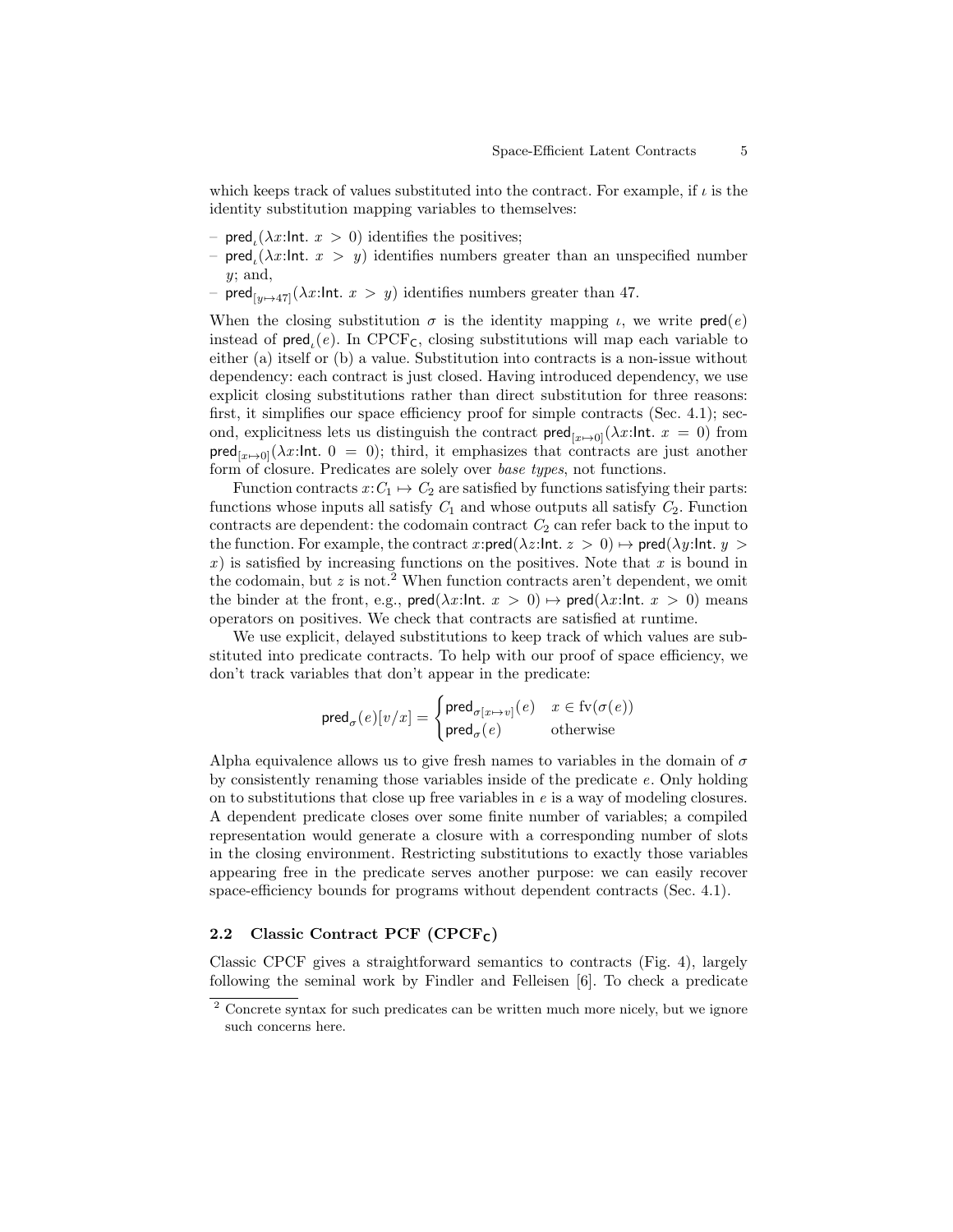Typing rules

\n
$$
\frac{x:T \in \Gamma}{\Gamma \vdash x : T}
$$
\n
$$
\frac{x:T_{\Gamma} \in \Gamma}{\Gamma \vdash x : T}
$$
\n
$$
\frac{\Gamma, x:T_1 \vdash e_{12} : T_2}{\Gamma \vdash \lambda x : T_1 \cdot e_{12} : T_1 \rightarrow T_2}
$$
\nThese

\n
$$
\frac{\Gamma, x:T_1 \vdash e_{12} : T_2}{\Gamma \vdash \lambda x : T_1 \cdot e_{12} : T_1 \rightarrow T_2}
$$
\nThese

\n
$$
\frac{\Gamma \vdash e_1 : T_1 \cap \Gamma \vdash e_2 : T_2}{\Gamma \vdash e_1 \cdot T_1 \cdot \Gamma \vdash e_2 : T_2}
$$
\n
$$
\frac{\Gamma \vdash e_1 : T_1 \rightarrow T_2 \rightarrow T}{\Gamma \vdash e_1 \cdot e_2 : T}
$$
\n
$$
\frac{\Gamma \vdash e_1 : B \text{ool} \Gamma \vdash e_2 : T \Gamma \vdash e_3 : T}{\Gamma \vdash \text{if } e_1 \cdot e_2 : T}
$$
\n
$$
\frac{\Gamma \vdash e : T \Gamma \vdash C : T}{\Gamma \vdash \text{mon}^t(C, e) : T}
$$
\nContract typing

\n
$$
\frac{\Gamma \vdash C : T}{\Gamma \vdash \text{prod}^t(C, e) : T}
$$
\n
$$
\frac{\Gamma \vdash c : T \Gamma \vdash C : T}{\Gamma \vdash \text{prod}^t(C, e) : T}
$$
\n
$$
\frac{\Gamma \vdash c : T \Gamma \vdash C : T}{\Gamma \vdash \text{prod}^t(C, e) : T}
$$
\n
$$
\frac{\Gamma \vdash c : T \vdash C : T_1 \Gamma, x : T_1 \vdash C_2 : T_2}{\Gamma \vdash \text{prod}^t(C, e) : B}
$$
\n
$$
\frac{\Gamma \vdash c_1 : T_1 \Gamma, x : T_1 \vdash C_2 : T_2}{\Gamma \vdash \text{prod}^t(B, e) : B}
$$
\n
$$
\frac{\Gamma \vdash c_1 : T_1 \Gamma, x : T_1 \vdash c_2 : T_2}{\Gamma \vdash x : C_1 \rightarrow C_2 : T_1 \rightarrow T_2}
$$
\nCDesing substitutions

\n<math display="block</p>

<span id="page-5-0"></span>Fig. 3. Typing rules of **classic** and space-efficient CPCF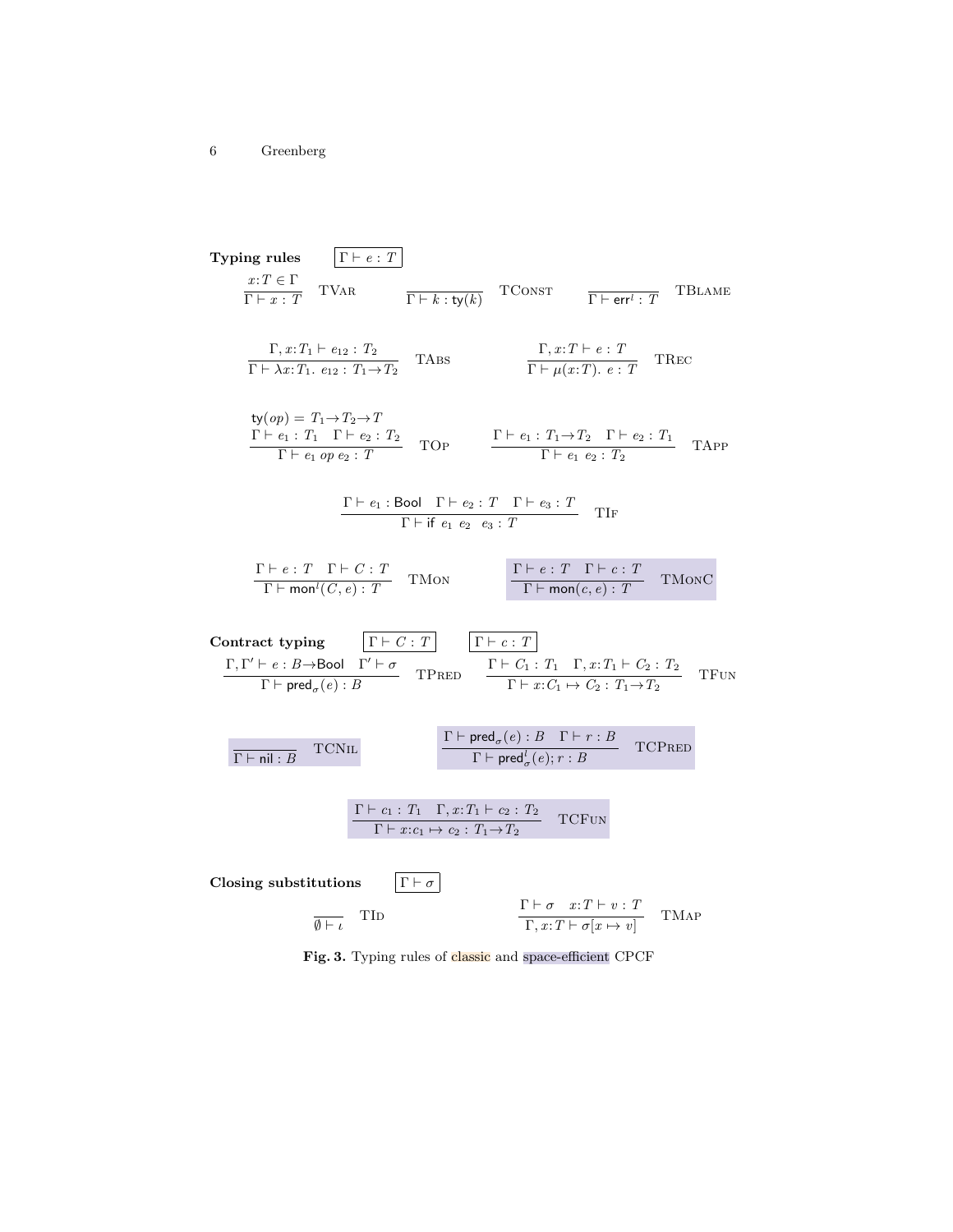

<span id="page-6-0"></span>Fig. 4. Operational semantics of classic and space-efficient CPCF

contract, we simply test it (EMONPRED), returning either the value or an appropriately labeled error. Function contracts are deferred:  $\text{mon}^l(x:C_1 \mapsto C_2, v)$  is a value, called a function proxy. When a function proxy is applied, it unwraps the proxy, monitoring the argument with the domain contract, running the function, and then monitoring the return value with the codomain contract (EMonApp).

Our semantics may seem to be *lax*, where no monitor is applied to dependent uses of the argument in the codomain monitor [\[11\]](#page-19-10). In fact, it is agnostic: we could be *picky* by requiring that function contract monitors  $\text{mon}^l(x: C_1 \mapsto C_2, e)$  have the substitution  $[x \mapsto \text{mon}^l(C_1, x)]$  throughout  $C_2$ ; we could be *indy* by having  $[x \mapsto \text{mon}^{l'}(C_1, x)]$  throughout  $C_2$  [\[4\]](#page-18-2). We default to a lax rule to make our proof of soundness easier, but we'll have as a corollary that classic and space-efficient semantics yield the same result regardless of what the closing substitutions do in the codomain (Sec. [3\)](#page-10-0).

Standard congruence rules allow for evaluation inside of monitors (EMon) and the propagation of errors (EMonRaise).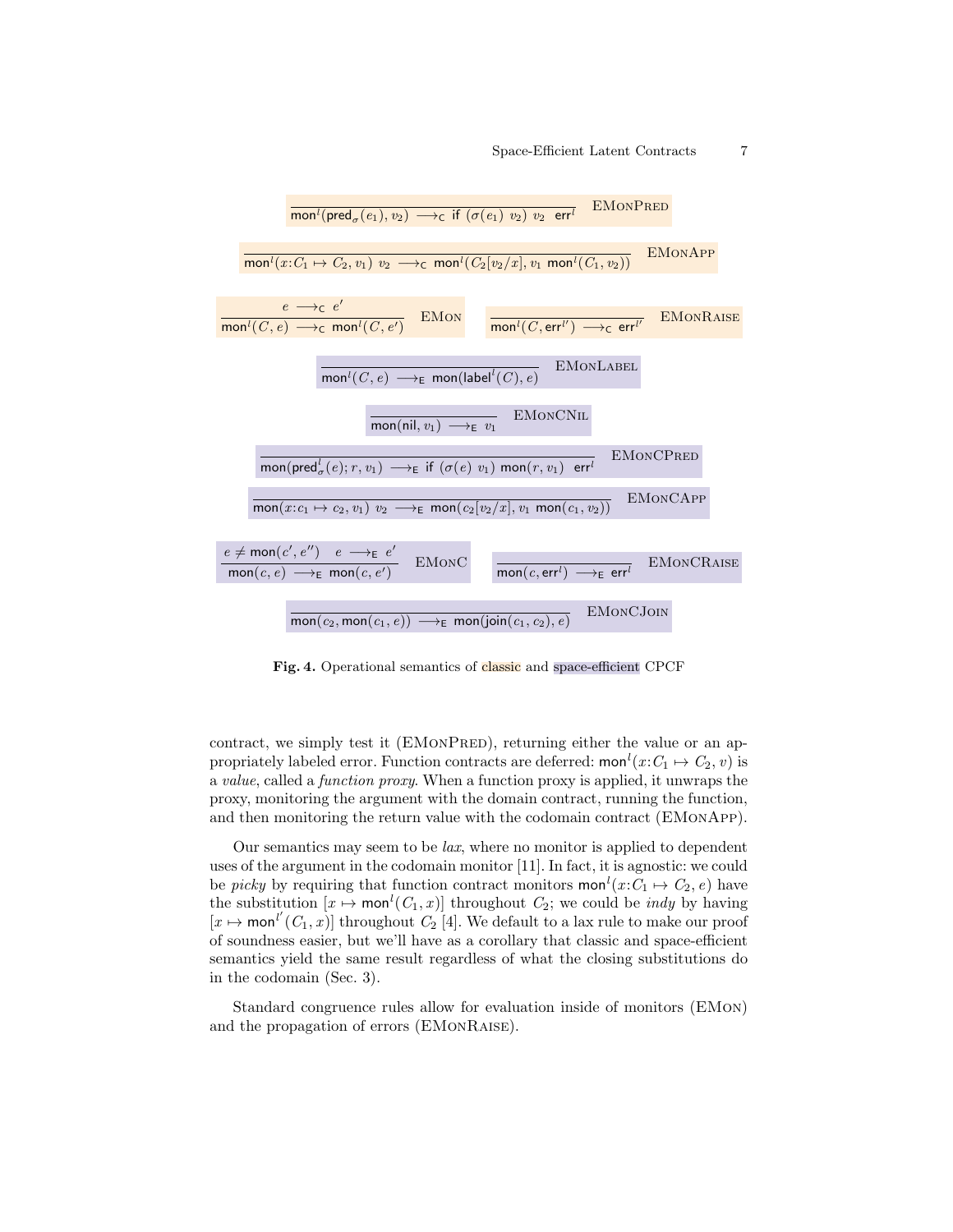$\mathsf{label}^l(\mathsf{pred}_\sigma(e_1)) = \mathsf{pred}^l_\sigma(e_1)$  $\mathsf{label}^l(x{:}C_1\mapsto C_2)=x{:}\mathsf{label}^l(C_1)\mapsto \mathsf{label}^l(C_2)$ join $(\mathsf{nil}, r_2) = r_2$  $\mathsf{join}(\mathsf{pred}_{\sigma}^l(e); r_1, r_2) = \mathsf{pred}_{\sigma}^l(e); \mathsf{drop}( \mathsf{join}(r_1, r_2), \mathsf{pred}_{\sigma}(e))$  $\mathsf{join}(x{:}c_{11} \mapsto c_{12}, x{:}c_{21} \mapsto c_{22}) = x{:}\mathsf{join}(c_{21}, c_{11}) \mapsto \mathsf{join}(\mathsf{wrap}(c_{12}, x, c_{22}), c_{22})$ drop $(\mathsf{nil}, \mathsf{pred}_{\sigma}(e)) = \mathsf{nil}$  $\mathsf{drop}(\mathsf{pred}_{\sigma_2}^l(e_2); r, \mathsf{pred}_{\sigma_1}(e_1)) =$  $\int\!\mathsf{drop}(r,\mathsf{pred}_{\sigma_2}(e_2))$   $\qquad \qquad \mathsf{pred}_{\sigma_1}(e_1) \supset \mathsf{pred}_{\sigma_2}(e_2)$  $\mathsf{pred}_{\sigma_2}^l(e_2); \mathsf{drop}(r, \mathsf{pred}_{\sigma_1}(e_1)) \quad \mathsf{pred}_{\sigma_1}(e_1) \not \supset \mathsf{pred}_{\sigma_2}(e_2)$  $\mathsf{wrap}(\mathsf{pred}_{\sigma}^l(e), x, c) =$  $\sqrt{ }$  $\int$  $\mathcal{L}$  $\mathsf{pred}_{\sigma}^{l}(e)$   $x \notin \mathrm{fv}(\sigma(e))$  $\mathsf{pred}_{\sigma[x \mapsto \mathsf{mon}(\mathsf{join}(c',c), e)]}^l(e) \quad \sigma(x) = \mathsf{mon}(c', e)$  $\mathsf{pred}_{\sigma[x \mapsto \mathsf{mon}(c, \sigma(x))]}^{l}(e)$  otherwise  $w$ rap $(nil, x, c) = ni$  $\mathsf{wrap}(\mathsf{pred}^l_\sigma(e); r, x, c) = \mathsf{wrap}(\mathsf{pred}^l_\sigma(e), x, c); \mathsf{wrap}(r, x, c)$ wrap $(y:c_1 \mapsto c_2, x, c) = y:$ wrap $(c_1, x, c) \mapsto$  wrap $(c_2, x, c)$ 

<span id="page-7-0"></span>Fig. 5. Contract labeling and predicate stack management

#### 2.3 Space-efficient Contract PCF  $(CPCF<sub>E</sub>)$

How can we recover tail calls in CPCF? CPCF<sub>C</sub> will happily wrap arbitrarily many function proxies around a value, and there's no bound on the number of codomain contract checks that can accumulate. The key idea is joining contracts. We'll make two changes to the language: we'll bound function proxies so each function has at most one, and we'll bound stacks to avoid redundant checking. We ultimately show that contracts without dependency use constant space, but that the story for dependent functions is more complex (Sec. [4\)](#page-11-1).

Fortuitously, our notion of join solves both of our problems, working identically for both simple and dependent contracts. To ensure a function value can have only one proxy, we change the semantics of monitoring: when monitoring a proxied value, we join the new monitor and the old one. To bound the size of stacks contract checks, we join pending contracts to avoid redundancy.

The join operation works on *labeled contracts*, which (a) move the label from the monitor into the contract and (b) allow us to keep track of many predicates at once (Fig. [5\)](#page-7-0). Concretely, labeled contracts use the metavariable  $c$  (as opposed to C), comprising function contracts as usual  $(x:c_1 \mapsto c_2)$  and predicate stacks, r (Fig. [2\)](#page-3-0). A predicate stack r is a list of *labeled predicates* pred<sup>l</sup> $(e)$ , where nil is the empty stack.

The join operation takes two labeled contracts and combines them, eliminating redundant contracts as it goes. To join a new and an old predicate stack, we keep new contracts and eliminate redundant old ones; only more "re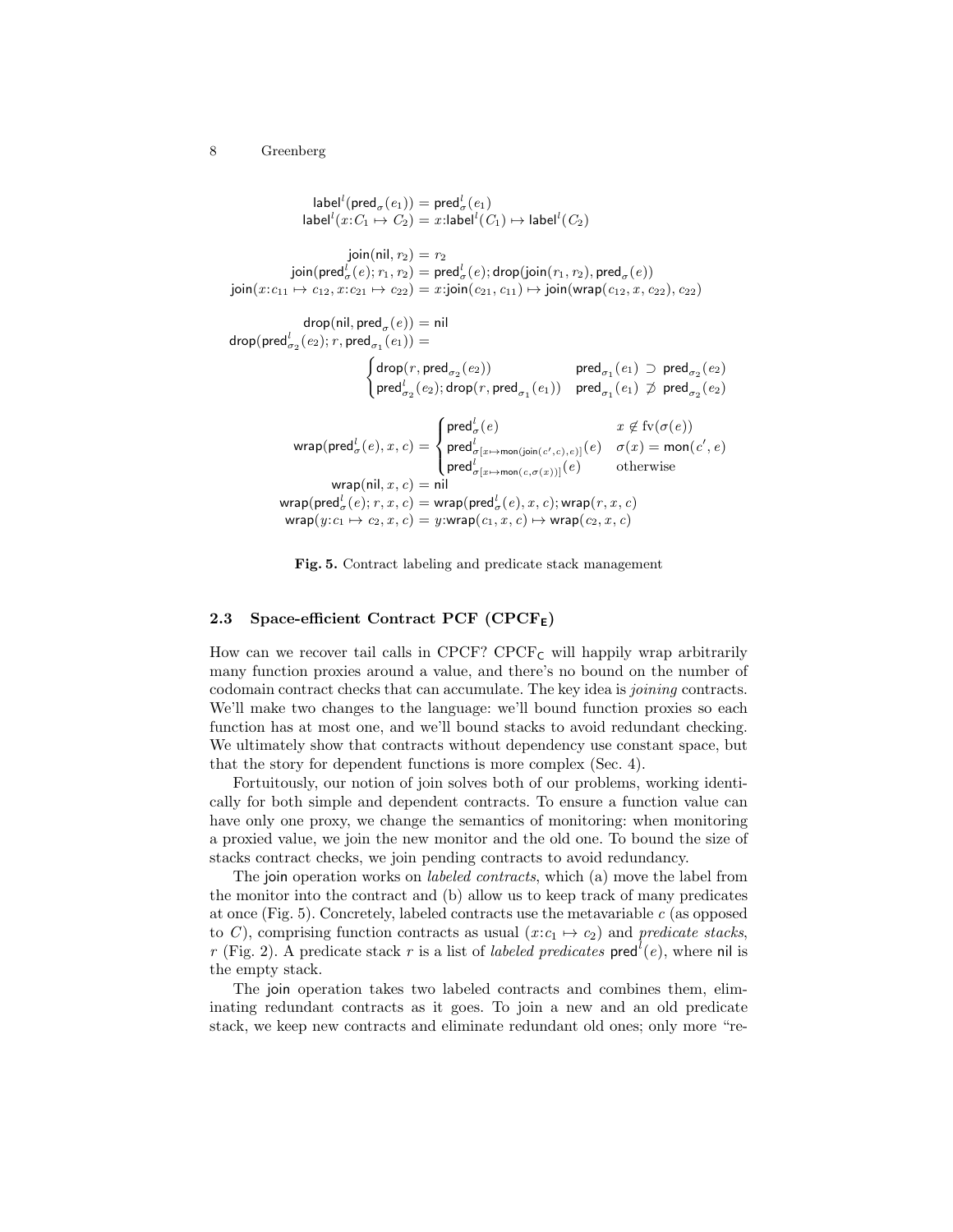cent" contracts are kept. Joining functions works contravariantly, being careful to maintain correct substitution behavior using wrap.

<span id="page-8-0"></span>Finally, we establish what we mean by "redundant" using *predicate implica*tion: when does one contract imply another?

Definition 1 (Predicate implication). Let  $\mathsf{pred}_{\sigma_1}(e_1) \supset \mathsf{pred}_{\sigma_2}(e_2)$  be a relation on predicates such that:

 $(Reflexivity)$  If  $\emptyset \vdash \mathsf{pred}_{\sigma}(e) : B$  then  $\mathsf{pred}_{\sigma}(e) \supset \mathsf{pred}_{\sigma}(e)$ .

 $(Transitivity)$  If  $\text{pred}_{\sigma_1}(e_1) \supset \text{pred}_{\sigma_2}(e_2)$  and  $\text{pred}_{\sigma_2}(e_2) \supset \text{pred}_{\sigma_3}(e_3)$ , then  $\mathsf{pred}_{\sigma_1}(e_1) \supset \mathsf{pred}_{\sigma_3}(e_3).$ 

 $(Substitutivity)$  When  $\Gamma_{i,1}, x: T', \Gamma_{i,2} \vdash \text{pred}_{\sigma_i}(e_i) : T \text{ and } \emptyset \vdash v : T', \text{ if}$  $\mathsf{pred}_{\sigma_1}(e_1) \supset \mathsf{pred}_{\sigma_2}(e_2) \text{ then } \mathsf{pred}_{\sigma_1}(e_1)[v/x] \supset \mathsf{pred}_{\sigma_2}(e_2)[v/x].$ 

 $(Adequacy)$  If  $\emptyset \vdash \textsf{pred}_{\sigma_i}(e_i) : T \text{ and } \textsf{pred}_{\sigma_1}(e_1) \supset \textsf{pred}_{\sigma_2}(e_2) \text{ then } \forall k \in$  $\mathcal{K}_B$ .  $\sigma_1(e_1)$  k  $\longrightarrow_m$  true *implies*  $\sigma_2(e_2)$  k  $\longrightarrow_m$  true.

(**Decidability**) For all  $\emptyset \vdash \mathsf{pred}_{\sigma_1}(e_1) : B$  and  $\emptyset \vdash \mathsf{pred}_{\sigma_2}(e_2) : B$ , it is decidable  $\mathit{whether}\ \mathsf{pred}_{\sigma_1}(e_1) \supset \mathsf{pred}_{\sigma_2}(e_2) \ \mathit{or}\ \mathsf{pred}_{\sigma_1}(e_1) \not\supset \mathsf{pred}_{\sigma_2}(e_2).$ 

The entire development of space-efficiency is parameterized over this implication relation, ⊃, characterizing when one first-order contract subsumes another. We write  $\phi$  for the negation of  $\supset$ . The  $\supset$  relation is a *total pre-order* (a/k/a a preference relation)—it would be a total order, but it may not necessarily enjoy anti-symmetry. For example, we could have  $\text{pred}_{\iota}(\lambda x:\text{Int. } x \geq 0) \supset$  $\mathsf{pred}_{\iota}(\lambda x:\mathsf{Int.}\; x + 1 > 0)$  and vice versa, even though the two predicates aren't equal. You can also view  $\supset$  as a total order up-to contextual equivalence.

There is at least one workable implication relation: syntactic equality. We say  $\text{pred}_{\sigma_1}(e_1) \supset \text{pred}_{\sigma_2}(e_2)$  iff  $e_1 = e_2$  and  $\sigma_1 = \sigma_2$ . Since we've been careful to store only those values that are actually referenced in the closure of the predicate, the steps to determine these equalities are finite and computable at runtime. For example, suppose we wish to show that  $\text{pred}_{[y_1 \rightarrow 47]}(\lambda x:\text{Int. } x >$ y)  $\supset$  pred<sub>[y+47]</sub>( $\lambda x$ :lnt.  $x > y$ ). The code part—the predicate  $\lambda x$ :lnt.  $x > y$  is the same; an implementation might observe that the function pointers are equal. The environment has only one slot, for  $y$ , with the value 47 in it; an implementation might compare the two environments slot-by-slot.

Substitution in the codomain: lax, picky, and indy We extend Greenberg's notion of join to account for dependency with a new function, wrap. Greenberg, Pierce, and Weirich identified two variants of latent contracts in the literature, differing in their treatment of the dependent substitution of arguments in the codomain: picky, where we monitor the value substituted in the codomain with the domain contract; and  $lax$ , where the actual parameter value substituted into the codomain is unmonitored [\[11\]](#page-19-10). There is a third variant, indy, which applies a monitor to the argument value but uses a different blame label [\[4\]](#page-18-2). These different models of substitution all exhibit different behavior for abusive contracts, where the codomain contract violates the domain contract.

There is another source of substitutions in the codomain: multiple function proxies. How do the monitors unfold when we have two function proxies? In the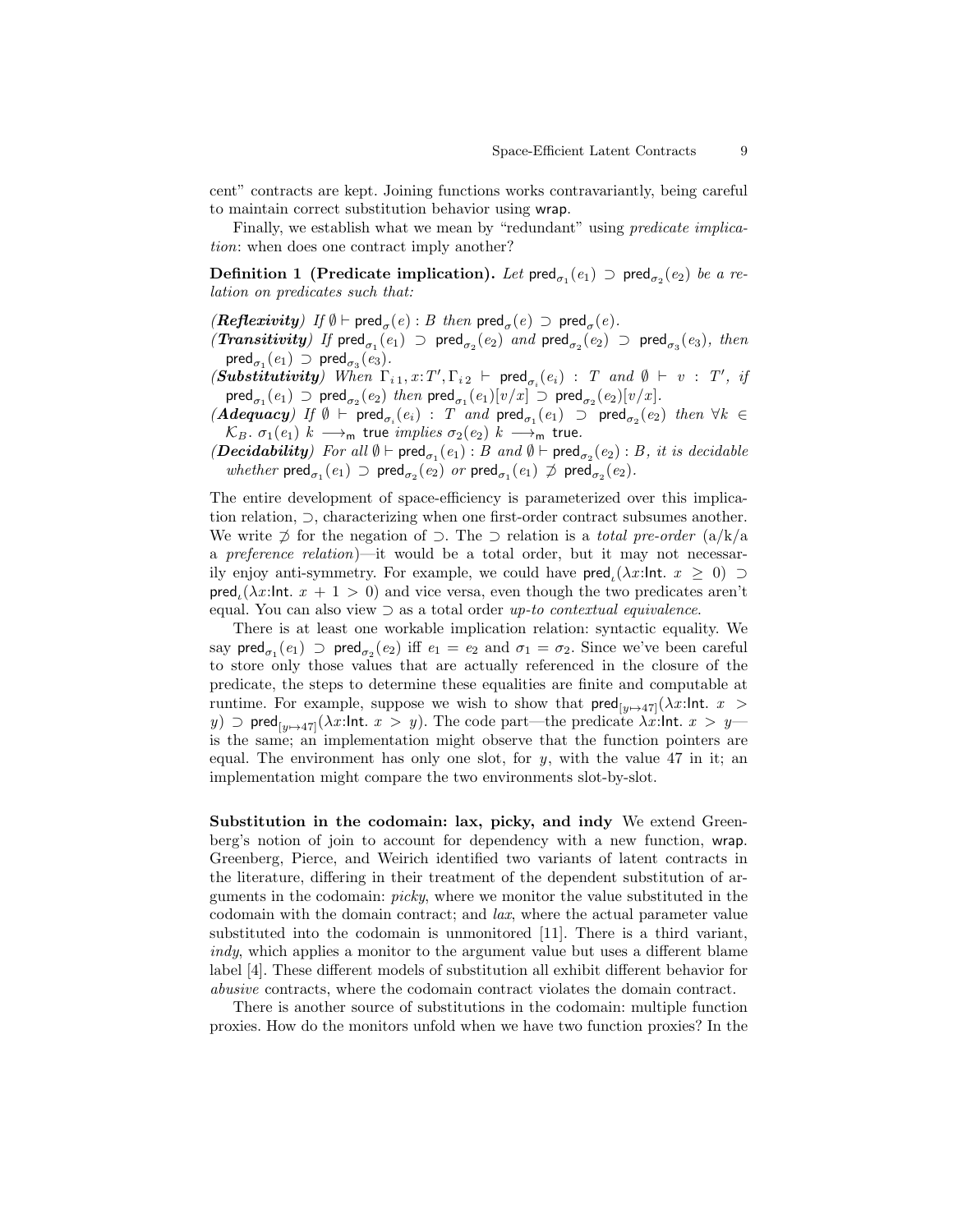$C_1 = f$ :(pred( $\lambda x$ :Int.  $x > 0$ )  $\mapsto$  pred( $\lambda x$ :Int.  $x > 0$ ))  $\mapsto$  pred( $\lambda x$ :Int.  $x > 0$ )  $C_2 = f$ :(pred( $\lambda x$ :Int. true)  $\mapsto$  pred( $\lambda x$ :Int. true))  $\mapsto$  pred( $\lambda x$ :Int. f 0 = 0)

```
mon<sup>l<sub>1</sub></sup> (C_1, mon<sup>l<sub>2</sub></sup> (C_2, \lambda f:(Int→Int). f 5)) (\lambda x:Int. x)
\longrightarrowc mon<sup>l<sub>1</sub></sup> (C_{12}[(\lambda x:\text{Int. } x)/f],
                mon<sup>l_2</sup>(C_2, \lambda f:(Int→Int). f 5) mon<sup>l_1</sup>(C_{11}, (\lambda x:Int. x)))
 \longrightarrow^*_\mathsf{C} mon{}^{l_1}(C_{12}[(\lambda x{:}\mathsf{Int.}\;x)/f], mon{}^{l_2}(C_{22}[\mathsf{mon}^{l_1}(C_{11},\lambda x{:}\mathsf{Int.}\;x)/f], 5))\longrightarrow<sub>C</sub> mon<sup>l<sub>1</sub></sup> (C_{12}[(\lambda x:\ln t. x)/f],
                 if ((\lambda x:\mathsf{Int.}\; \mathsf{mon}^{l_1}(C_{11}, \lambda x:\mathsf{Int.}\; x) \; 0 = 0) \;5) \;5 \;\; \mathsf{err}^{l_2})\longrightarrowc mon^{l_1}(C_{12}[(\lambda x{:}\mathsf{Int.}\; x)/f], if (\mathsf{mon}^{l_1}(C_{11}, \lambda x{:}\mathsf{Int.}\; x) 0 = 0) 5 \mathsf{err}^{l_2})\longrightarrow_{\mathsf{C}}^* err^{l_2}
```
<span id="page-9-0"></span>Fig. 6. Abusive function proxies in CPCF<sub>C</sub>

classic lax semantics, we find (leaving the domain check unevaluated):

$$
\begin{array}{c}\n\text{mon}(x:c_{11} \mapsto c_{12}, \text{mon}(x:c_{21} \mapsto c_{22}, f))\ v \\
\longrightarrow_C \text{mon}(c_{12}[v/x], \text{mon}(x:c_{21} \mapsto c_{22}, f) \text{ mon}(c_{11}, v)) \\
\longrightarrow_C \text{mon}(c_{12}[v/x], \text{mon}(c_{22}[\text{mon}(c_{11}, v)/x], f \text{ mon}(c_{21}, \text{mon}(c_{11}, v))))\n\end{array}
$$

Even though we're using the lax semantics, we substitute contracts into the codomain. For the space-efficient semantics to be sound, it must behave exactly like the classic semantics: no matter what joins happen,  $\text{CPCF}_\text{E}$  must replicate the contract substitutions done in  $\text{CPCF}_{\text{C}}$ . We can construct an abusive contract in  $CPCF_C$ —even though it has lax semantics—by having the inner function proxy abuse the outer one (Fig. [6\)](#page-9-0). Why was blame raised? Because  $c_2$ 's codomain contract *abused*  $c_1$ 's domain contract. Even though CPCF<sub>C</sub> has a lax semantics, wrapping multiple function proxies leads to monitoring domains from one contract in the codomain of another—a situation ripe for abuse.

Space-efficiency means joining contracts, so how can we emulate this classicsemantics substitution behavior? We use the wrap function, forcing a substitution when two function contracts are joined. By keeping track of these substitutions at every join, any joins that happen in the future will be working on contracts which already have appropriate substitutions.

 $CPCF<sub>E</sub>$  uses *labeled contracts* (Fig. [2\)](#page-3-0); substitution for labeled predicate contracts is explicit and delayed, as for ordinary contracts:

$$
\text{pred}_{\sigma}^{l}(e)[v/x] = \begin{cases} \text{pred}_{\sigma[x \mapsto v]}^{l}(e) & x \in \text{fv}(\sigma(e)) \\ \text{pred}_{\sigma}^{l}(e) & \text{otherwise} \end{cases}
$$

$$
\text{nil}[v/x] = \text{nil}
$$

$$
(\text{pred}_{\sigma}^{l}(e); r)[v/x] = \text{pred}_{\sigma}^{l}(e)[v/x]; r[v/x]
$$

We do *not* do any joining when a substitution occurs (but see Sec. [6\)](#page-16-0). In CPCF<sub>F</sub>, closing substitutions map each variable to (a) itself  $([x \mapsto x])$ , (b) a monitor on itself  $([x \mapsto \text{mon}(c, x)])$ , or (c) a value. We add an evaluation rule taking ordinary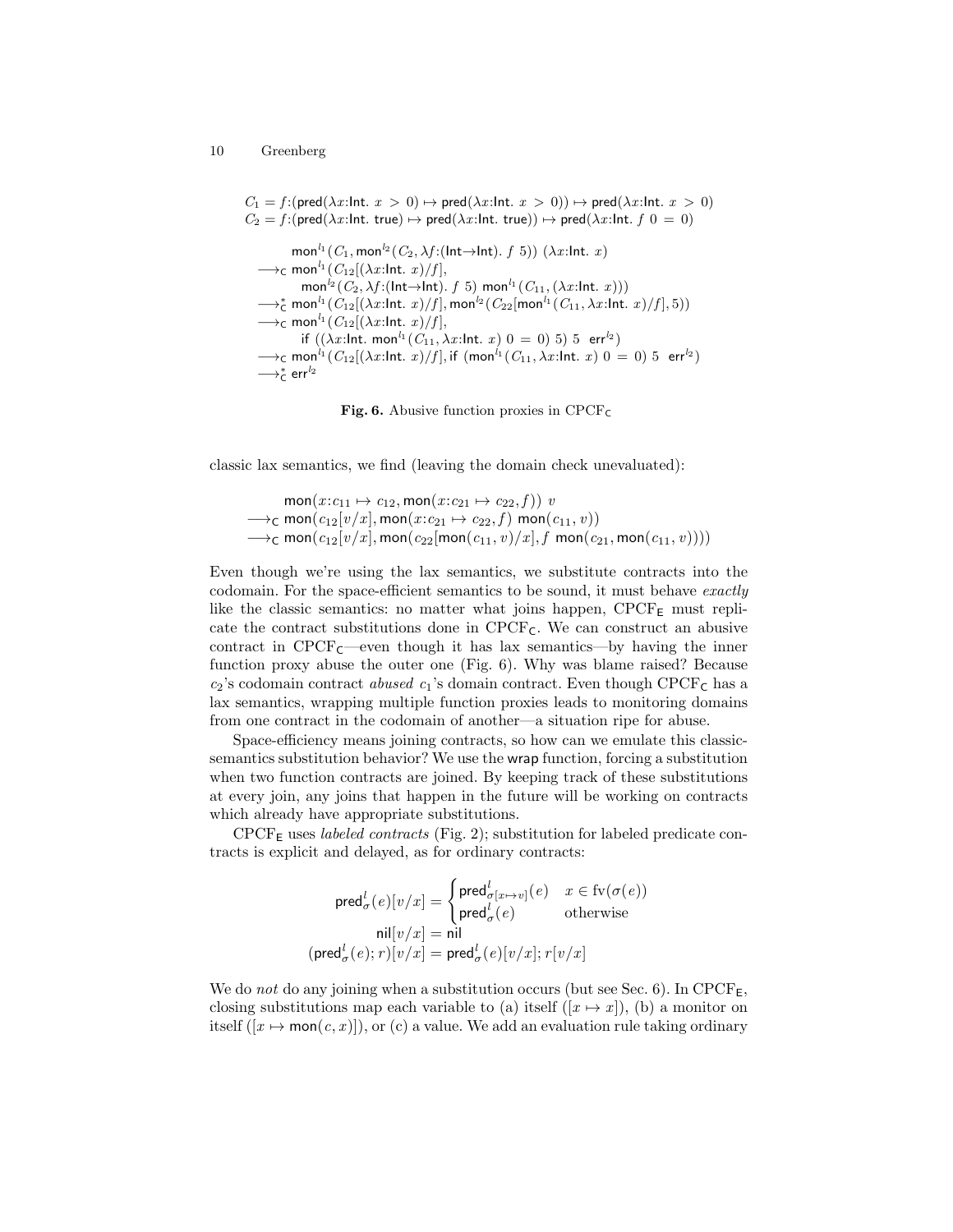contract monitors  $\text{mon}^l(C, e)$  to labeled-contract monitors  $\text{mon}(c, e)$  by means of the labeling function label (EMONLABEL).

Space-efficiency comes by restricting congruence to only apply when there are abutting monitors (cf. EMONC here in CPCF<sub>E</sub> to EMON in CPCF<sub>C</sub>). When two monitors collide, we *join* them (EMONCJOIN). Checking function contracts is as usual (EMonCApp is the same as EMonApp, only the latter works over labeled contracts); checking predicate stacks proceeds straightforwardly predicate-bypredicate (EMONCNIL and EMONCPRED).

# <span id="page-10-0"></span>3 Soundness for space efficiency

 $CPCF_{\text{C}}$  and  $CPCF_{\text{E}}$  are operationally equivalent, even though their cast semantics differ. We can make this connection formal by proving that every CPCF term either: (a) diverges in both CPCF<sub>c</sub> and CPCF<sub>E</sub> or (b) reduces to equivalent terms in both  $\text{CPCF}_{\textsf{C}}$  and  $\text{CPCF}_{\textsf{E}}$ .

One minor technicality: some of the forms in our language are necessary only for runtime or only appear in one of the two calculi. We characterize source programs as those which omit runtime terms.

Definition 2 (Source program). A well typed source program does not use TBLAME or TMONC (and so TCNIL, TCPRED, and TCFUN cannot be used).

Greenberg identified the key property for proving soundness of a space efficient semantics: to be sound, the space-efficient semantics must recover a notion of congruence for checking.

Lemma 3 (Monitor congruence (single step)). If  $\emptyset \vdash e_1 : T$  and  $\emptyset \vdash c : T$ and  $e_1 \longrightarrow_E e_2$ , then  $\text{mon}(c, e_1) \longrightarrow_E^* w$  iff  $\text{mon}(c, e_2) \longrightarrow_E^* w$ .

Proof. By cases on the step taken to find  $e_1 \rightarrow \varepsilon e_2$ . In the easy case, there's no joining of coercions and the same rule can apply in both derivations. In the more interesting case, two contract monitors join. In either case, it suffices to show that the terms are ultimately confluent, since determinism will do the rest.

It is particularly satisfying that the key property for showing soundness of space efficiency can be proved independently of the inefficient semantics. Implementors can work entirely in the context of the space-efficient semantics, knowing that congruence ensures soundness. We show the observational equivalence of CPCF<sub>c</sub> and CPCF<sub>E</sub> by logical relations (Fig. [7\)](#page-11-2), which gives us contextual equivalence—the strongest equivalence we could ask for.

Lemma 4 (Similar contracts are logically related). If  $\Gamma \vdash C_1 \sim C_2 : T$ and  $\Gamma \vdash v_1 \simeq v_2 : T$  then  $\Gamma \vdash \text{mon}^l(C_1, v_1) \simeq \text{mon}^l(C_2, v_2) : T$ .

Proof. By induction on the type index of the invariant relation  $\Gamma \vdash C_1 \sim C_2 : T$ .

Lemma 5 (Unwinding). If  $\emptyset \vdash \mu(x:T)$ . e : T, then  $\mu(x:T)$ . e  $\longrightarrow_{\mathsf{m}}^*$  w iff there exists an n such that unrolling the fixpoint only n times converges to the same value, i.e.,  $e[\mu(x:T)] \ldots e[\mu(x:T), e/x] \ldots /x] \longrightarrow_{\mathfrak{m}}^* w$ .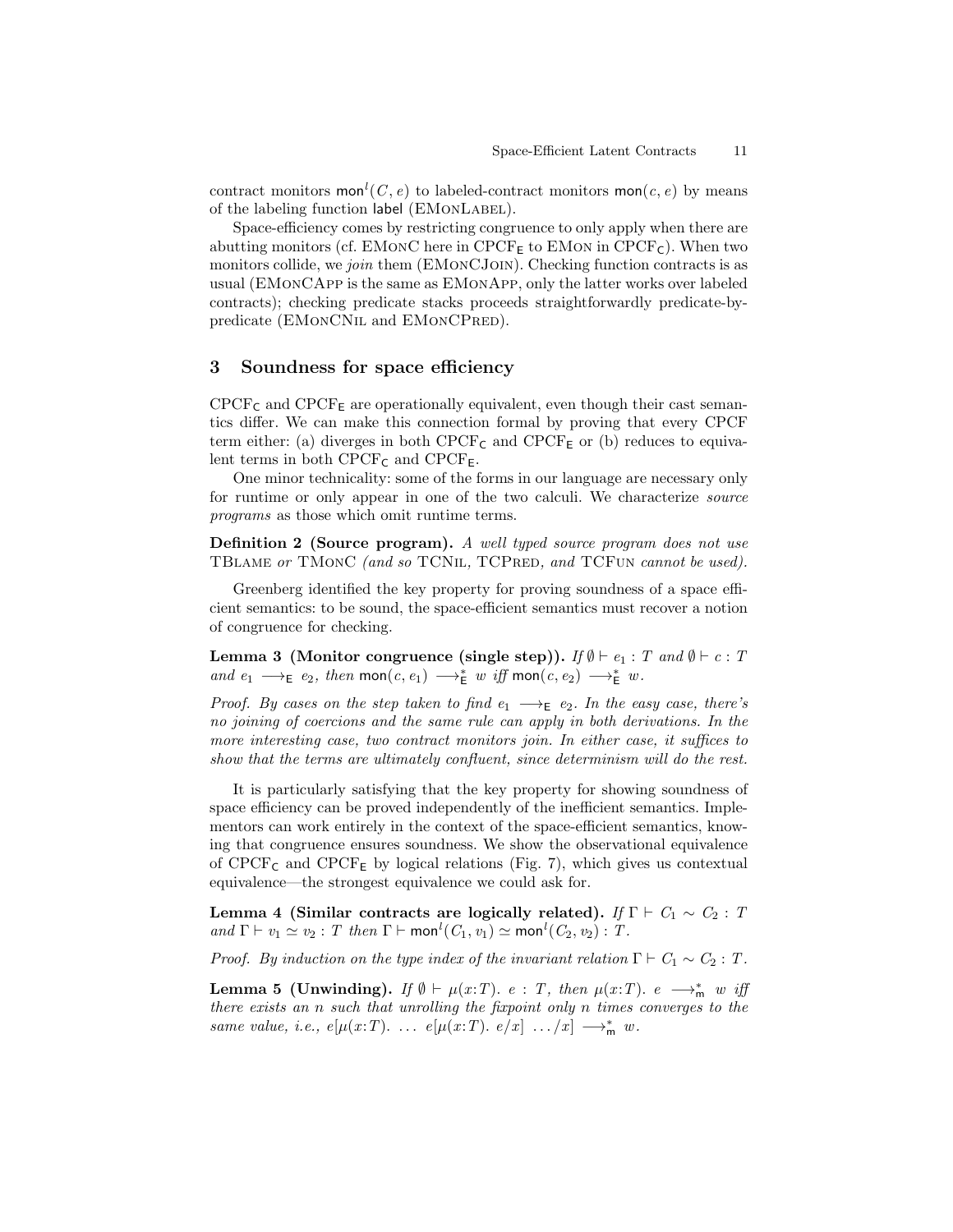Result rules  $e_1 \sim e_2 : T$ 

 $k \sim k : B \iff \mathsf{ty}(k) = B$  $v_{11} \sim v_{21} : T_1 \rightarrow T_2 \iff \forall e_{12} \sim e_{22} : T_1. \ v_{11} \ e_{12} \simeq v_{21} \ e_{22} : T_2$ err $^l \sim$  err $^l$   $: \ T$ 

Term rules  $e_1 \simeq e_2 : T$ 

 $e_1 \simeq e_2 : T \iff (e_1 \text{ diverges} \land e_2 \text{ diverges}) \lor (e_1 \rightarrow c \text{``} w_1 \land e_2 \rightarrow c \text{``} w_2 \land w_1 \sim w_2 : T)$ 

Contract rules (invariant relation)  $\boxed{\Gamma \vdash C_1 \sim C_2 : T}$ 

 $\Gamma \vdash \mathsf{pred}_{\sigma_1}(e_1) \sim \mathsf{pred}_{\sigma_2}(e_2) : B \iff \Gamma \vdash \sigma_1 \quad (e_1) \simeq \sigma_2(e_2) : B \to \mathsf{Bool}$  $\Gamma \vdash x : C_{11} \mapsto C_{12} \sim x : C_{21} \mapsto C_{22} : T_1 \rightarrow T_2 \iff$  $Γ ⊢ C<sub>11</sub> ∼ C<sub>21</sub> : T<sub>1</sub> ∧ Γ, x : T<sub>1</sub> ⊢ C<sub>12</sub> ∼ C<sub>22</sub> : T<sub>2</sub>$ 

Closing substitutions and open terms  $\boxed{\Gamma \models \delta}$   $\boxed{\Gamma \vdash e_1 \simeq e_2 : T}$ 

 $\Gamma \models \delta \iff \forall x \in \text{dom}(\Gamma). \ \delta_1(x) \sim \delta_2(x) : \Gamma(x)$  $\Gamma \vdash e_1 \simeq e_2 : T \iff \forall \Gamma \models \delta. \ \delta_1(e_1) \simeq \delta_2(e_2) : T$ 

<span id="page-11-2"></span>Fig. 7. Logical relation between classic and space-efficient CPCF

<span id="page-11-3"></span>Theorem 6 (CPCF<sub>C</sub> and CPCF<sub>E</sub> terms are logically related).

1. If  $\Gamma \vdash e : T$  as a source program then  $\Gamma \vdash e \simeq e : T$ . 2. If  $\Gamma \vdash C : T$  as a source program then  $\Gamma \vdash C \sim C : T$ .

Proof. By mutual induction on the typing relations.

## <span id="page-11-1"></span>4 Bounds for space efficiency

We have seen that CPCF<sub>E</sub> behaves the same as CPCF<sub>C</sub> (Theorem [6\)](#page-11-3), but is  $CPCF<sub>E</sub>$  actually space efficient? For programs that don't use dependency, yes! With dependency, the story is more complicated.

#### <span id="page-11-0"></span>4.1 The simple case

Greenberg showed that for simple contracts—without dependency—we can put a bounds on space [\[10\]](#page-19-0). We can recover his result in our more general framework. Observe that a given source program e starts with a finite number of predicate contracts in it. As e runs, no new predicates appear (because dependent substitutions have no effect), but predicates may accumulate in stacks. In the worst case, a predicate stack could contain every predicate contract from the original program e exactly once... but no more than that, because joins remove redundancy! Function contracts are also bounded: e starts out with function contracts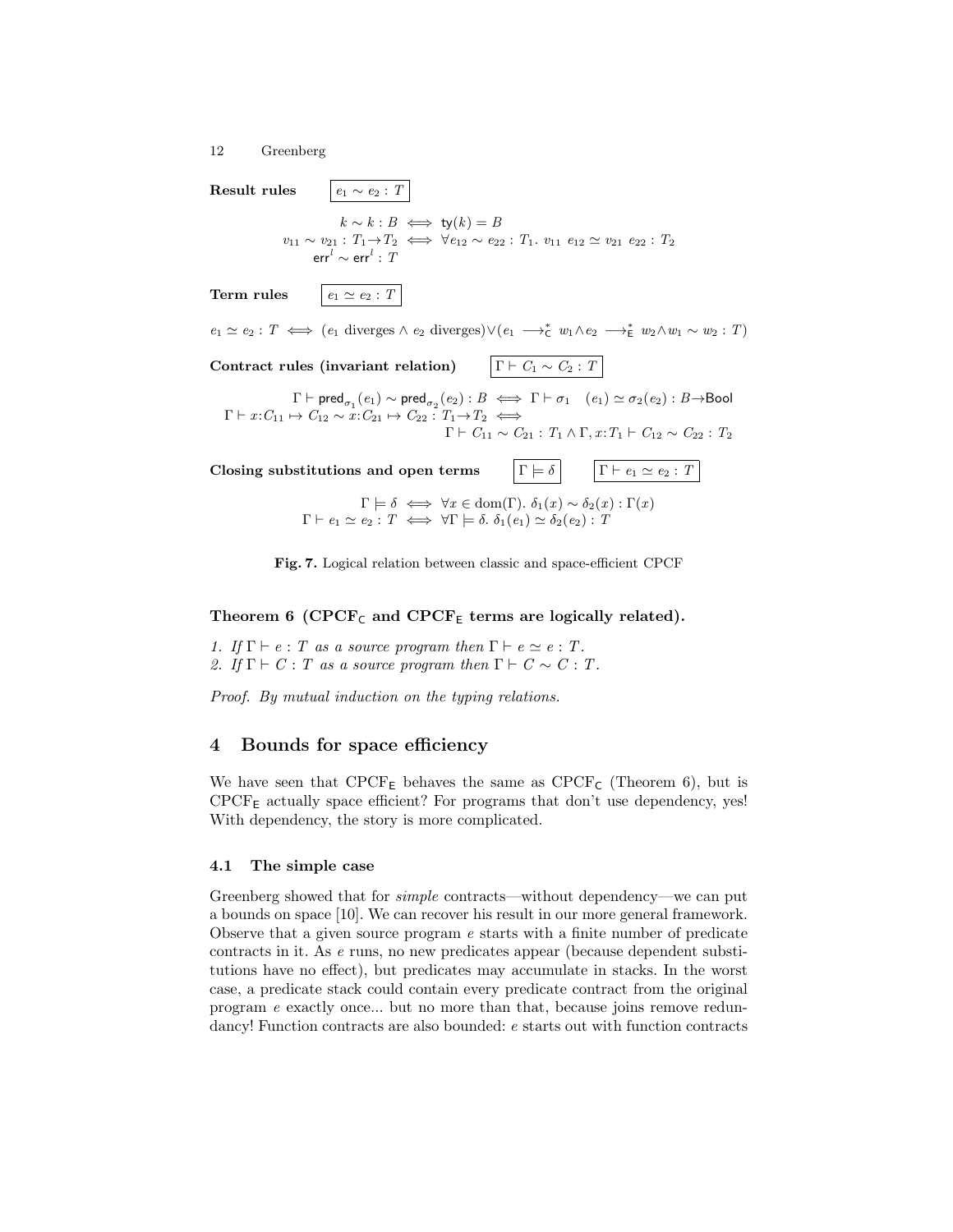| Predicate extraction                                                                                                                                                                                                                                                                                                                                                                                                                                                                                                                                                                                                       | $\mathsf{preds}(e), \mathsf{preds}(C), \mathsf{preds}(c) : \mathcal{P}(e \times (Var \rightarrow e))$                                                                                                                                                                                                                                                                                                                                                                                                                                         |  |  |  |  |  |
|----------------------------------------------------------------------------------------------------------------------------------------------------------------------------------------------------------------------------------------------------------------------------------------------------------------------------------------------------------------------------------------------------------------------------------------------------------------------------------------------------------------------------------------------------------------------------------------------------------------------------|-----------------------------------------------------------------------------------------------------------------------------------------------------------------------------------------------------------------------------------------------------------------------------------------------------------------------------------------------------------------------------------------------------------------------------------------------------------------------------------------------------------------------------------------------|--|--|--|--|--|
| $\mathsf{preds}(x) = \emptyset$<br>$\mathsf{preds}(k) = \emptyset$<br>$\textsf{preds}(\lambda x \colon T. e) = \textsf{preds}(e)$<br>$\mathsf{preds}(\mathsf{mon}^l(C, e)) = \mathsf{preds}(C) \cup \mathsf{preds}(e)$<br>$\mathsf{preds}(\mathsf{mon}(c, e)) = \mathsf{preds}(c) \cup \mathsf{preds}(e)$<br>$\mathsf{preds}(e_1 \ e_2) = \mathsf{preds}(e_1) \cup \mathsf{preds}(e_2)$<br>$\mathsf{preds}(e_1 \text{ op } e_2) = \mathsf{preds}(e_1) \cup \mathsf{preds}(e_2)$<br>preds(if $e_1$ $e_2$ $e_3$ ) =<br>$\mathsf{preds}(e_1) \cup \mathsf{preds}(e_2) \cup \mathsf{preds}(e_3)$<br>$preds(err^l) = \emptyset$ | $\mathsf{preds}(\mathsf{pred}_{\sigma}(e)) =$<br>$\{(e, \sigma)\} \cup \mathsf{preds}(e) \cup \bigcup_{[x \mapsto v] \in \sigma} \mathsf{preds}(v)$<br>$\text{preds}(x: C_1 \mapsto C_2) = \text{preds}(C_1) \cup \text{preds}(C_2)$<br>$preds(nil) = \emptyset$<br>$\mathsf{preds}(\mathsf{pred}_{\sigma}^{l}(e); r) = \{(e, \sigma)\} \cup \mathsf{preds}(e) \cup$<br>$\bigcup_{[x \mapsto e'] \in \sigma} \mathsf{preds}(e') \cup \mathsf{preds}(r)$<br>$\mathsf{preds}(x:c_1 \mapsto c_2) = \mathsf{preds}(c_1) \cup \mathsf{preds}(c_2)$ |  |  |  |  |  |
|                                                                                                                                                                                                                                                                                                                                                                                                                                                                                                                                                                                                                            |                                                                                                                                                                                                                                                                                                                                                                                                                                                                                                                                               |  |  |  |  |  |

**Contract size**  $\boxed{P_B : \mathbb{N}}$   $\boxed{S_B : \mathbb{N}}$   $\boxed{\text{size}(C) : \mathbb{N}}$  $P_B = |\{e \in \text{preds}(e) \mid \Gamma \vdash \textsf{pred}_{\sigma}(e) : B\}| \qquad S_B = L \cdot P_B \cdot \log_2 P_B$  $\mathsf{size}(\mathsf{pred}_{\sigma}(e)) = S_B \text{ when } \emptyset \vdash \mathsf{pred}_{\sigma}$  $size(x:C_1 \mapsto C_2) = size(C_1) + size(C_2)$ 

Fig. 8. Predicate extraction and contract size

of a certain height, and evaluation can only shrink that height. The leaves of function contracts are labeled with predicate stacks, so the largest contract we could ever see is of maximum height with maximal predicate stacks at every leaf. As the program runs, abutting monitors are joined, giving us a bound on the total number of monitors in a program (one per non-monitor AST node).

We can make these ideas formal by first defining what we mean by "all the predicates in a program", and then showing that evaluation doesn't introduce predicates (Lemma [9\)](#page-12-0). We let  $\mathsf{preds}(e)$  be the set of predicates in a term, where a predicate is represented as a pair of term and a closing substitution.

We say program e uses simple contracts when all predicates in e are closed and every predicate stack has no redundancies. As such a program reduces, no new contracts appear (and contracts may disappear).

<span id="page-12-1"></span>Lemma 7. preds $(e[e'/x]) \subseteq \mathsf{preds}(e) \cup \mathsf{preds}(e')$ 

Proof. By induction on e. If e is a predicate contract, it has no free variables (by assumption), so the substitution doesn't hold on to anything.

**Lemma 8.** If  $\emptyset \vdash c_1 : T$  and  $\emptyset \vdash c_2 : T$  then preds(join $(c_1, c_2)$ )  $\subseteq$  preds $(c_1) \cup$ preds $(c_2)$ .

Proof. By induction on  $c_1$ , ignoring wrap's substitution by Lemma [7.](#page-12-1)

<span id="page-12-0"></span>Lemma 9 (Reduction is non-increasing in simple predicates). If  $\emptyset \vdash e$ : T and  $e \longrightarrow_{\mathsf{m}} e'$  then  $\mathsf{preds}(e') \subseteq \mathsf{preds}(e)$ .

Proof. By induction on the step taken.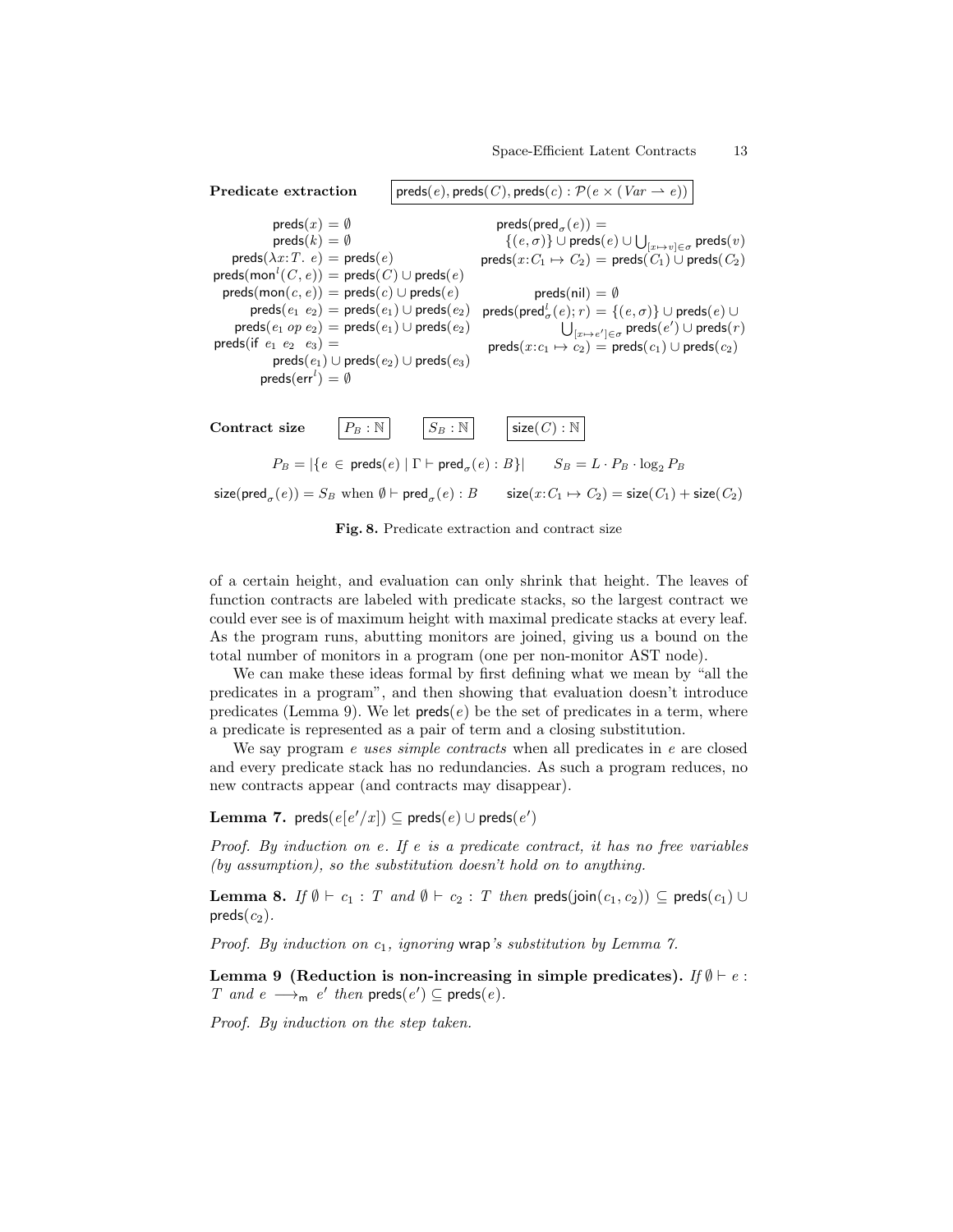To compute the concrete bounds, we define  $P_B$  as the number of distinct predicates at the base type B. We can represent a predicate stack at type B in  $S_B$  bits, where L is the number of bits needed to represent a blame label. A given well typed contract  $\emptyset \vdash C : T$  can then be represented in size(C) bits, where each predicate stacks are represented is  $S_B$  bits and function types are represented as trees of predicate stacks. Finally, since reduction is non-increasing (Lemma [9\)](#page-12-0), we can bound the amount of space used by any contract by looking at the source program, e: we can represent all contracts in our program in at most  $s = \max_{C \in e}$  size(C) space—constant for a fixed source program.

Readers familiar with Greenberg's paper (and earlier work, like Herman et al. [\[13\]](#page-19-5)) will notice that our bounds are more precise, tracking the number of holes in contracts per type (size( $C$ )) rather than simply computing the largest conceivable type  $(2^{\text{height}(T)})$ .

#### <span id="page-13-0"></span>4.2 The dependent case

In the dependent case, we can't generally bound the number of contracts by the size of contracts used in the program. Consider the following term, where  $n \in \mathbb{N}$ :

let downTo = 
$$
\mu(f:\text{Int}\rightarrow \text{Int})
$$
.  
\nmon<sup>l</sup>(x:pred( $\lambda x:\text{Int. } x \ge 0$ )  $\mapsto$  pred( $\lambda y:\text{Int. } x \ge y$ ),  
\n $\lambda x:\text{Int. if } (x = 0) 0 \text{ (}f (x - 1)\text{)) in}$   
\ndownTo n

How many different contracts will appear in a run of this program? As downTo runs, we'll see *n* different forms of the predicate  $\text{pred}_{\sigma_i}^l(\lambda y:\text{Int. } x \geq y)$ . We'll have one  $\sigma_n = [x \mapsto n]$  on the first call,  $\sigma_{n-1} = [x \mapsto n-1]$  on the second call, and so on. But n's magnitude doesn't affect our measure of the size of source program's contracts. The number of distinct contracts that appear will be effectively unbounded.

In the simple case, we get bounds automatically, using the smallest possible implication relation—syntactic equality. In the dependent case, it's up to the programmer to identify implications that recover space efficiency. We can recover space efficiency for **downTo** by saying  $\text{pred}_{\sigma_1}(\lambda y:\text{Int. } x \geq y) \supset$  $\mathsf{pred}_{\sigma_2}(\lambda y:\mathsf{Int.}\; x \geq y) \text{ iff } \sigma_1(x) \leq \sigma_2(x). \text{ Then the codomain checks from recur-}$ sive calls will be able to join:

$$
\begin{array}{ll}\text{downTo } n \longrightarrow_\mathsf{E}^* \text{mon}^l(\text{pred}_{[x \mapsto n]}(\ldots), \ldots) \\ \longrightarrow_\mathsf{E}^* \text{mon}^l(\text{pred}_{[x \mapsto n]}(\ldots), \text{mon}^l(\text{pred}_{[x \mapsto n-1]}(\ldots), \ldots)) \\ \longrightarrow_\mathsf{E}^* \text{mon}^l(\text{pred}_{[x \mapsto n-1]}(\ldots), \ldots)\end{array}
$$

Why are we able to recover space efficiency in this case? Because we can come up with an easily decidable implication rule for our specific predicates matching how our function checks narrower and narrower properties as it recurses.

Recall the mutually recursive even/odd example (Fig. [1\)](#page-2-0). We can make this example space-efficient by adding the implication that:

$$
\mathsf{pred}_{\sigma_1}(\lambda b:\mathsf{Bool}.\ \ b\ \mathsf{or}\ (x\ \mathsf{mod}\ 2\ =\ 0))\ \supset\ \mathsf{pred}_{\sigma_2}(\lambda b:\mathsf{Bool}.\ \ b\ \mathsf{or}\ (x\ \mathsf{mod}\ 2\ =\ 0))
$$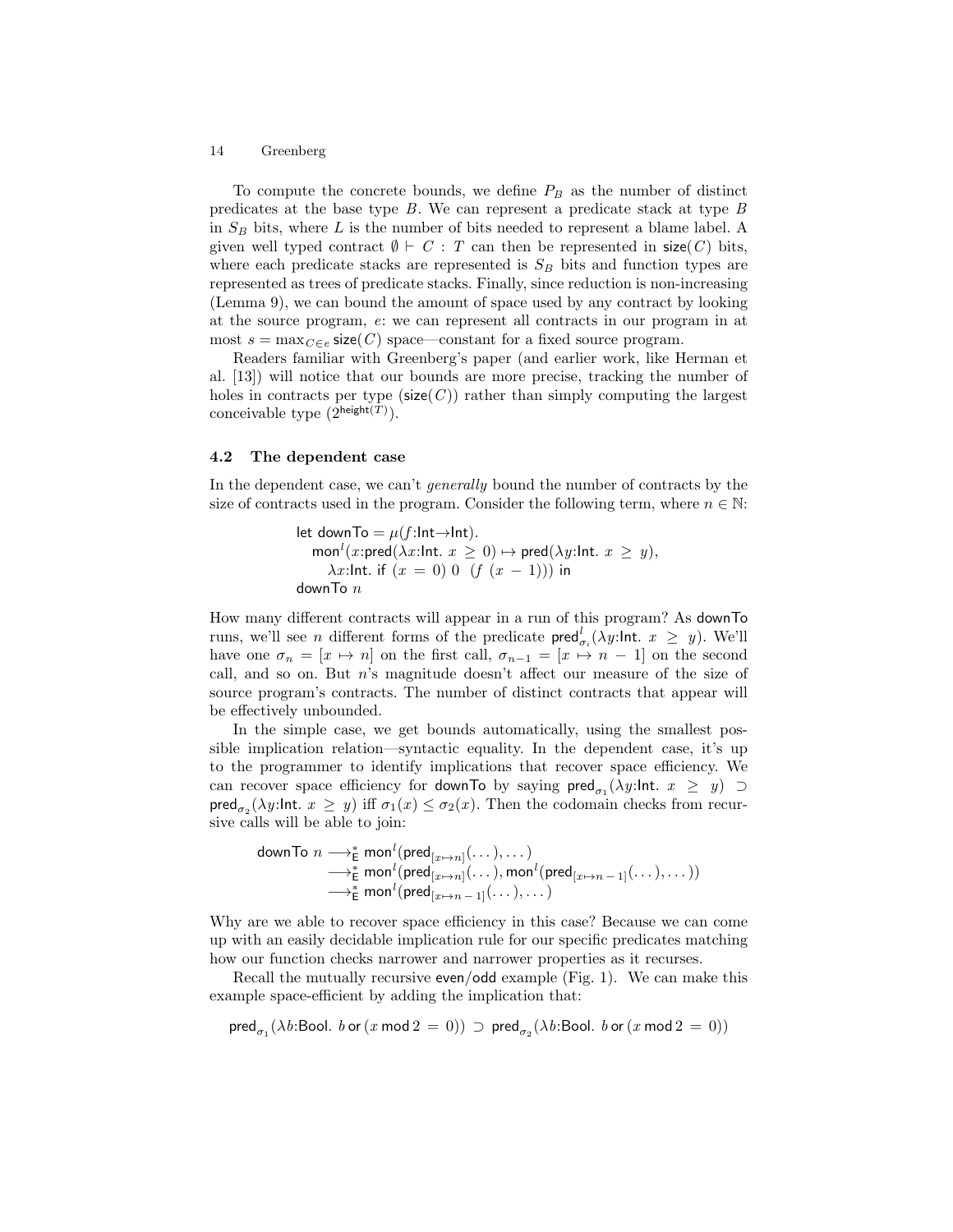iff  $\sigma_1(x) + 2 = \sigma_2(x)$ . Suppose we put contracts on both even and odd:

let odd = mon<sup>l<sub>odd</sub> (x:pred( $\lambda$ x:lnt.  $x \ge 0$ )  $\mapsto$  pred( $\lambda$ b:Bool. b or (x mod 2 = 0)),</sup>  $\lambda x$ :Int. if  $(x = 0)$  false (even  $(x - 1)$ )) and  $even =$ mon<sup>l<sub>even</sub>  $(x:\text{pred}(\lambda x:\text{Int. } x \ge 0) \mapsto \text{pred}(\lambda b:\text{Bool. } b \text{ or } ((x + 1) \text{ mod } 2 = 0)),$ </sup>  $\lambda x$ :Int. if  $(x = 0)$  true (odd  $(x - 1)$ ))

Now our trace of contracts won't be homogeneous; eliding domain contracts:

$$
\text{odd 5} \longrightarrow_{\mathsf{C}}^* \text{mon}^{l_{\text{odd}}}(\text{pred}_{[x \mapsto 5]}(\dots), \text{even 4})\\\longrightarrow_{\mathsf{C}}^* \text{mon}^{l_{\text{odd}}}(\text{pred}_{[x \mapsto 5]}(\dots), \text{mon}^{l_{\text{even}}}(\text{pred}_{[x \mapsto 4]}(\dots),\\ \text{mon}^{l_{\text{odd}}}(\text{pred}_{[x \mapsto 3]}(\dots), \text{mon}^{l_{\text{even}}}(\text{pred}_{[x \mapsto 2]}(\dots),\\ \text{mon}^{l_{\text{odd}}}(\text{pred}_{[x \mapsto 1]}(\dots), \text{even 0}))))))
$$

To make these checks space efficient, we'd need several implications; we write odd<sub>p</sub> for  $\lambda b$ :Bool. b or (x mod 2 = 0) and even<sub>p</sub> for  $\lambda b$ :Bool. b or ((x + 1) mod 2 = 0). The following table gives conditions on the implication relation for the row predicate to imply the column predicate:

|                                        | $pred_{\sigma_2}(odd_p)$             | $pred_{\sigma_2}(even_p)$       |
|----------------------------------------|--------------------------------------|---------------------------------|
| $pred_{\sigma_1}(odd_p)$               | $\sigma_1(x) + 2 = \sigma_2(x)$      | $\sigma_1(x) + 1 = \sigma_2(x)$ |
| $pred_{\sigma_1}$ (even <sub>p</sub> ) | $+ 1 = \sigma_2(x)$<br>$\sigma_1(x)$ | $\sigma_1(x) + 2 = \sigma_2(x)$ |

Having all four of these implications allows us to eliminate any pair of checks generated by the recursive calls in odd and even, reducing the codomain checking to constant space—here, just one check. We could define a different implication relation, where, say,  $\mathsf{pred}_{\sigma_1}(\mathsf{odd}_{\mathsf{p}}) \supset \mathsf{pred}_{\sigma_2}(\mathsf{odd}_{\mathsf{p}})$  iff  $\sigma_1(x)$  mod  $2 = \sigma_2(x)$  mod 2. Such an implication would apply more generally than those in the table above.

As usual, there is a trade-off between time and space. It's possible to write contracts where the necessary implication relation for space efficiency amounts to checking both contracts. Consider the following tail-recursive factorial function:

let any =  $\lambda z$ : Int. true let fact =  $\mu$ (*f*:lnt→Int→Int).  $\text{mon}^l(x \colon \text{pred}(\text{any}) \mapsto acc \colon \text{pred}(\text{any}) \mapsto \text{pred}(\lambda y \colon \text{Int.} \ x \geq 0),$  $\lambda x$ :Int.  $\lambda acc$ :Int. if  $(x = 0)$  acc  $(f (x - 1) (x * acc)))$ 

This contract isn't *wrong*, just strange: if you call fact with a negative number, the program diverges and you indeed won't get a value back out (contracts enforce partial correctness). A call of fact 3 yields monitors that check, from outside to inside, that  $3 \geq 0$  and  $2 \geq 0$  and  $1 \geq 0$  and  $0 \geq 0$ . When should we say that  $\mathsf{pred}_{\sigma_1}(\lambda y:\mathsf{Int.}\ x\ \ge\ 0)\ \supset\ \mathsf{pred}_{\sigma_1}(\lambda y:\mathsf{Int.}\ x\ \ge\ 0)?$  We could check that  $\sigma_1(x) \geq \sigma_2(x)$ ... but the time cost is just like checking the original contract.

### 5 Where should the implication relation come from?

The simplest option is to punt: derive the implication relation as the reflexive transitive closure of a programmer's rules. A programmer might specify how several different predicates interrelate as follows: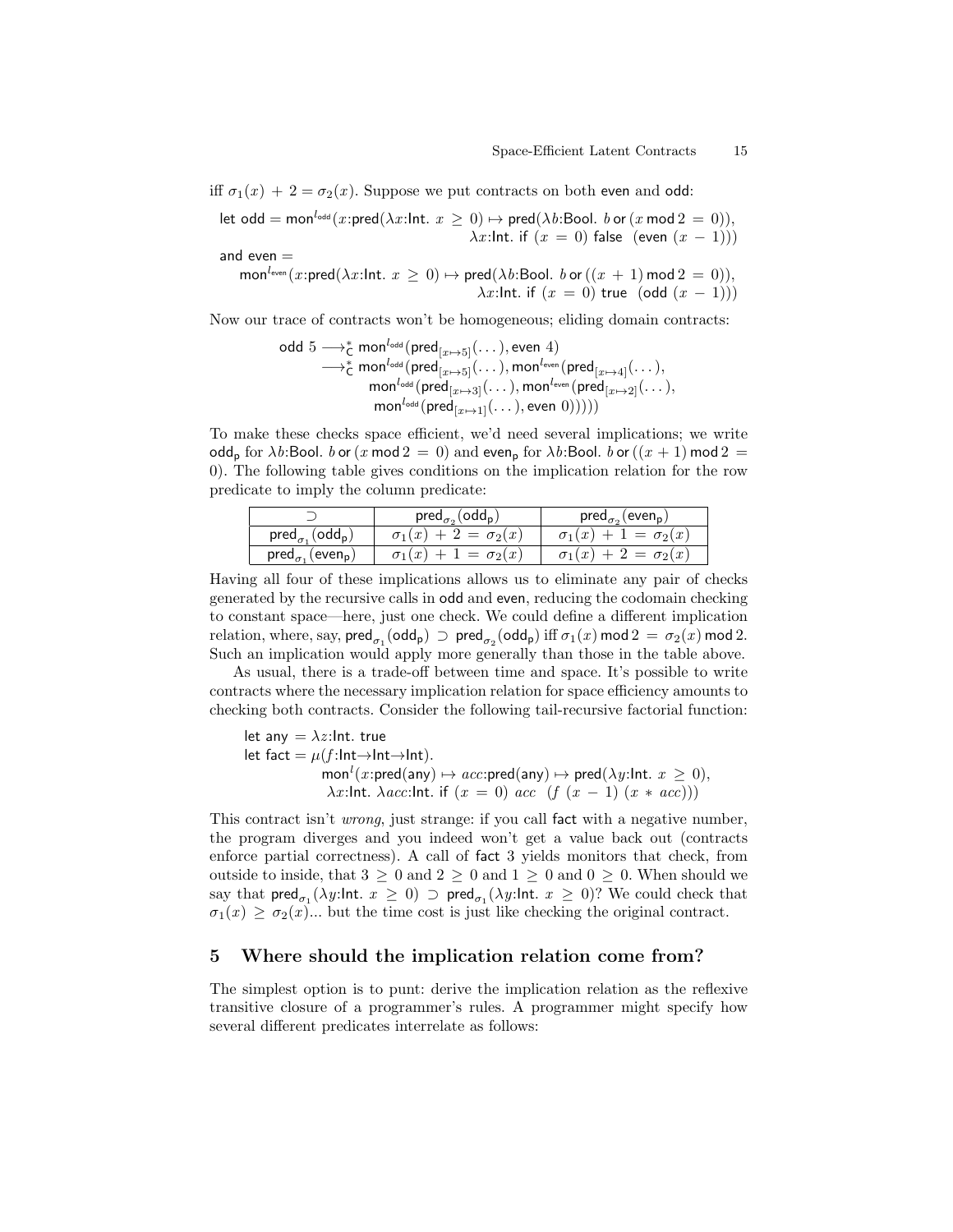|  |  | $_{1} $ y:Int{x1 >= y} implies y:Int{x2 >= y} when x1 <= x2                                        |  |  |  |  |
|--|--|----------------------------------------------------------------------------------------------------|--|--|--|--|
|  |  | $_2$  y:Int{x1 > y} implies y:Int{x2 >= y} when x1 <= x2 + 1                                       |  |  |  |  |
|  |  | $\left  y: \text{Int} \{x1 > y\} \right $ implies y: Int $\left\{x2 > y\right\}$ when $x1 \leq x2$ |  |  |  |  |

A default collection of such implications might come with the language; library programmers should be able to write their own, as well. But it is probably unwise to allow programmers to write arbitrary implications: what if they're wrong? A good implementation would only accept verified implications, using a theorem prover or an SMT solver to avoid bogus implications.

Rather than having programmers write their own implications, we could try to automatically derive the implications. Given a program, a fixed number of predicates occur, even if an unbounded number of predicate/closing substitution pairings might occur at runtime. Collect all possible predicates from the source program, and consider each pair of predicates over the same base type,  $\mathsf{pred}(e_1)$  and  $\mathsf{pred}(e_2)$  such that  $\Gamma \vdash e_i : B \rightarrow \mathsf{Bool}$ . We can derive from the typing derivation the shapes of the respective closing substitutions,  $\sigma_1$  and  $\sigma_2$ . What are the conditions on  $\sigma_1$  and  $\sigma_2$  such that  $\text{pred}_{\sigma_1}(e_1) \supset \text{pred}_{\sigma_2}(e_2)$ ? We are looking for a property  $P(\sigma_1, \sigma_2)$  such that:

$$
\forall k \in \mathcal{K}_B, \ P(\sigma_1, \sigma_2) \land \sigma_1(e_1) \ k \longrightarrow_{\mathsf{E}}^* \mathsf{true} \Rightarrow \sigma_2(e_2) \ k \longrightarrow_{\mathsf{E}}^* \mathsf{true}
$$

Ideally,  $P$  is also efficiently decidable—at least more efficiently than deciding both predicates. The problem of finding  $P$  can be reduced to that of finding the weakest precondition for the safety of the following function:

 $fun x : B \Rightarrow$ let y0 =  $v_{10}$ , ..., yn =  $v_{1n}$  (\*  $\sigma_1$ 's bindings \*)  $=$   $v_{20}$ , ..., zn =  $v_{2m}$  (\*  $\sigma_2$ 's bindings \*) in if e1 x then (if e2 x then () else error) else ()

Since P would be the weakest precondition, we would know that we had found the most general condition for the implication relation. Whether or not the most general condition is the best condition depends on context. We should also consider a cost model for P; programmers may want to occasionally trade space for time, not bothering to join predicates that would be expensive to test.

Finding implication conditions resembles liquid type inference [\[19](#page-19-12)[,27,](#page-19-13)[15\]](#page-19-14): programmers get a small control knob (which expressions can go in  $P$ ) and then an SMT solver does the rest. The settings are different, though: liquid types are about verifying programs, while we're executing checks at runtime.

#### 5.1 Implementation

Implementation issues abound. How should the free variables in terms be represented? What kind of refactorings and optimizations can the compiler do, and how might they interfere with the set of contracts that appear in a program? When is the right moment in compilation to fix the implication relation? More generally, what's the design space of closure representations and calling conventions for languages with contracts?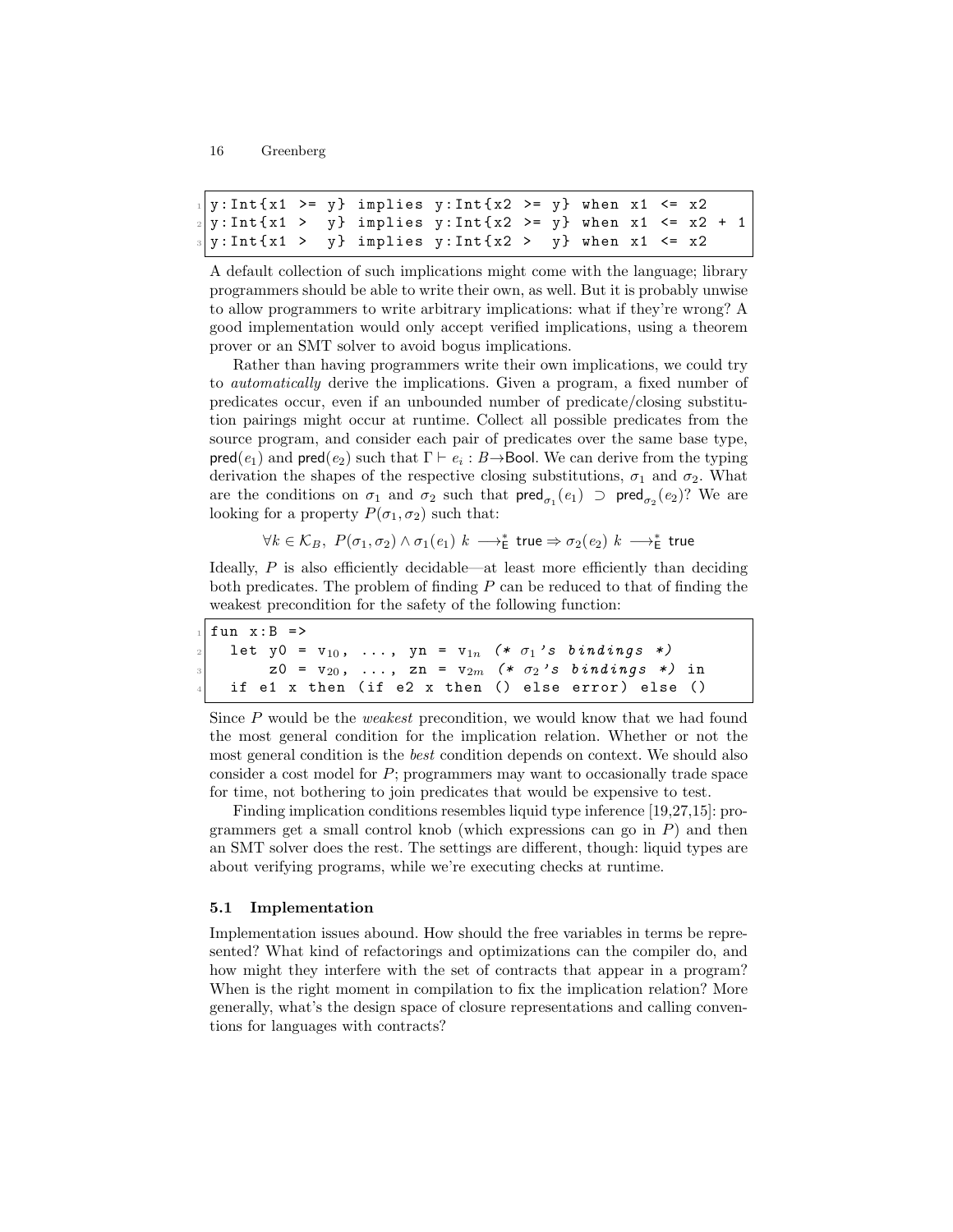### <span id="page-16-0"></span>6 Extensions

Generalizing our space-efficient semantics to sums and products does not seem particularly hard: we'd need contracts with corresponding shapes, and the join operation would push through such shapes. Recursive types and datatypes are more interesting [\[21\]](#page-19-15). Findler et al.'s lazy contract checking keeps contracts from changing the asymptotic time complexity of the program [\[7\]](#page-18-3); we may be able to adapt their work to avoid changes in asymptotic space complexity, as well.

The predicates here range over base types, but we could also allow predicates over other types. If we allow predicates over higher types, how should the adequacy constraint on predicate implication (Definition [1\)](#page-8-0) change?

Impredicative polymorphism in the style of System F would require even more technical changes. The introduction of type variables would make our reasoning about names and binders trickier. In order to support predicates over type variables, we'd need to allow predicates over higher types—and so our notion of adequacy of ⊃ would change. In order to support predicates over quantified types, we'd need to change adequacy again. Adequacy would end up looking like the logical relation used to show relational parametricity: when would we have  $\forall \alpha$ .  $T_1 \supset \forall \alpha$ .  $T_2$ ? If we substitute  $T'_1$  for  $\alpha$  on the left and  $T'_2$  for  $\alpha$  on the right (and  $T_1'$  and  $T_2'$  are somehow related), then  $T_1[T_1'/\alpha] \supset T_2[T_2'/\alpha]$ . Not only would the technicalities be tricky, implementations would need to be careful to manage closure representations correctly (e.g., what happens if polymorphic code differs for boxed and unboxed types?).

We don't treat blame as an interesting algebraic structure—it's enough for our proofs to show that we always produce the same answer. Changing our calculus to have a more interesting notion of blame, like indy semantics [\[4\]](#page-18-2) or involutive blame labels [\[29](#page-19-16)[,28\]](#page-19-17), would be a matter of pushing a shallow change in the semantics through the proofs.

Finally, it would make sense to have substitution on predicate stacks perform joins, saying  $(\mathsf{pred}^l_\sigma(e); r)[v/x] = \mathsf{join}(\mathsf{pred}^l_\sigma(e)[v/x]; \mathsf{nil}, r[v/x]),$  so that substituting a value into a predicate stack checks for newly revealed redundancies. We haven't proved that this change would be sound, which would require changes to both type and space-efficiency soundness.

# 7 Related work

For the technique of space efficiency itself, we refer the reader to Greenberg [\[10\]](#page-19-0) for a full description of related work. We have striven to use Greenberg's notation exactly, but we made some changes in adapting to dependent contracts: the cons operator for predicate stacks is a semi-colon, to avoid ambiguity; there were formerly two things named join, but one has been folded into the other; and our predicates have closing substitutions to account for dependency. We place one more requirement on the implication relation than Greenberg did: monotonicity under substitution, which we call *substitutivity*. Substitutions weren't an issue in his non-dependent system, but we must require that if a join can happen without having a value for  $x$ , then the same join happens when we know  $x$ 's value.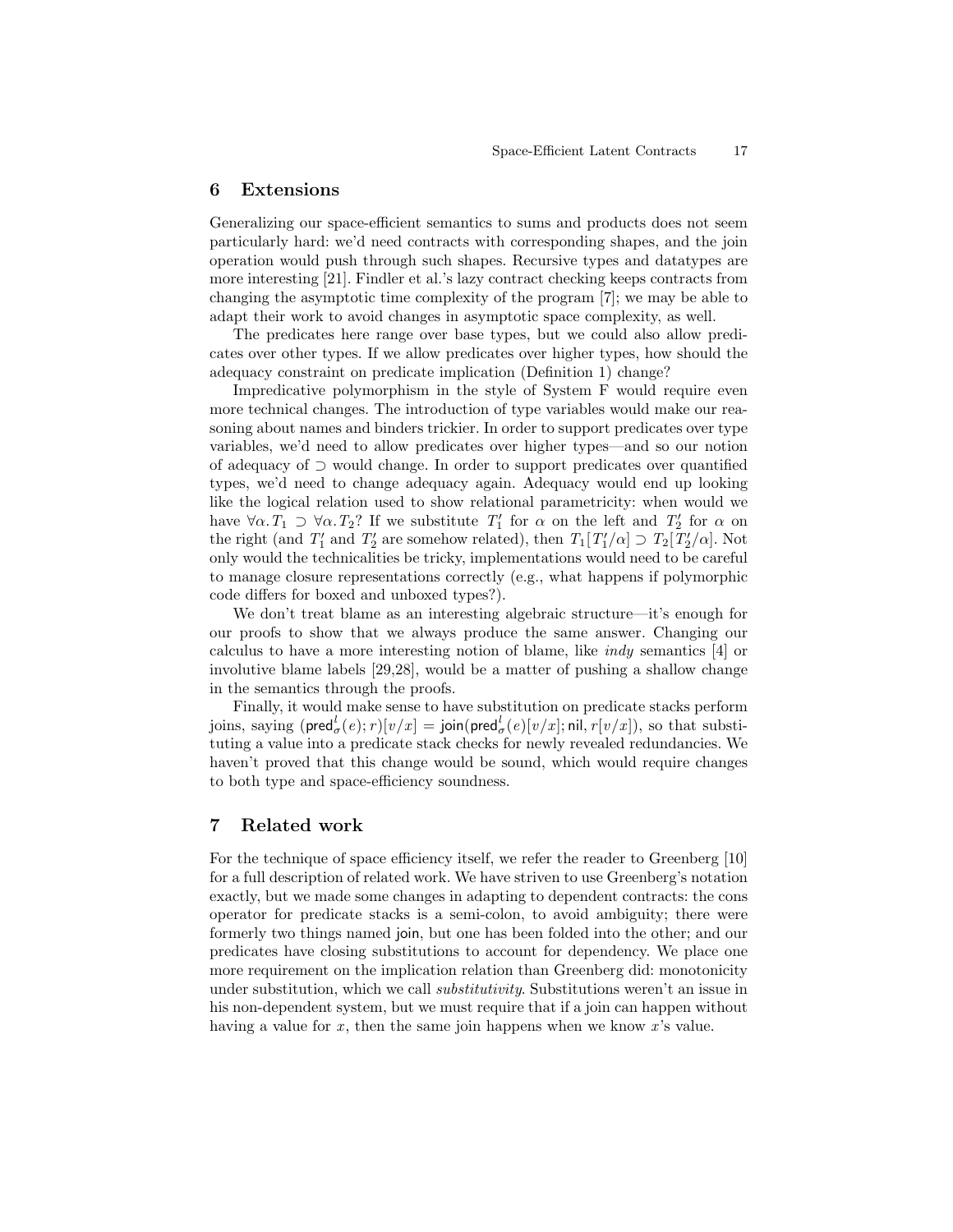CPCF was first introduced in several papers by Dimoulas et al. in 2011 [\[3,](#page-18-1)[4\]](#page-18-2), and has later been the subject of studies of blame for dependent function contracts [\[5\]](#page-18-4) and static analysis [\[26\]](#page-19-18). Our exact behavioral equivalence means we could use results from Tobin-Hochstadt et al.'s static analysis in terms of  $\text{CPCF}_{\text{C}}$ to optimize space efficient programs in CPCFE. More interestingly, the predicate implication relation ⊃ seems to be doing some of the work that their static analysis does, so there may be a deeper relationship.

Thiemann introduces a manifest calculus where the compiler optimizes casts for time efficiency: a theorem prover uses the "delta" between types to synthesize more efficient checks [\[25\]](#page-19-19). His deltas and our predicate implication relation are similar. He uses a separate logical language for predicates and restricts dependency (codomains can only depend on base values, avoiding abusive contracts).

Sekiyama et al. [\[20\]](#page-19-20) also use delayed substitutions in their polymorphic manifest contract calculus, but for different technical reasons. While delayed substitutions resemble explicit substitutions [\[1\]](#page-18-5) or explicit bindings [\[12,](#page-19-21)[2\]](#page-18-6), we use delayed substitutions more selectively and to resolve issues with dependency.

The manifest type system in Greenberg's work is somewhat disappointing compared to the type system given here. Greenberg works much harder than we do to prove a stronger type soundness theorem... but that theorem isn't enough to help materially in proving the soundness of space efficiency. Developing the approach to dependency used here was much easier in a latent calculus, though several bugs along the way would have been caught early by a stronger type system. Type system complexity trade-offs of this sort are an old story.

#### 7.1 Racket's implementation

If contracts leak space, how is it that they are used so effectively throughout PLT Racket? Racket is designed to avoid using contracts in leaky ways. In Racket, contracts tend to go on module boundaries. Calls inside of a module then don't trigger contract checks—including recursive calls, like in the even/odd example. Racket will monitor recursive calls across module boundaries, and these checks can indeed lead to space leaks. In our terms, Racket tends to implement contract checks on recursive functions as follows:

$$
\text{downTo} = \text{mon}^l(x: \text{pred}(\lambda x: \text{Int. } x \ge 0) \mapsto \text{pred}(\lambda y: \text{Int. } x \ge y),
$$
  

$$
\mu(f: \text{Int} \to \text{Int. } \lambda x: \text{Int. if } (x = 0) \cup (f (x - 1)))
$$

Note that calling down To n will merely check that the final result is less than  $n$ none of the intermediate values. Our version of downTo above puts the contract inside the recursive knot, forcing checks every time (Sec. [4.2\)](#page-13-0).

Racket also offers a less thorough form of space efficiency. We can construct a program where Racket will avoid redundant checks, but but wrapping the un-derlying function with the same contract twice leads to a space leak (Figure [9\)](#page-18-7).<sup>[3](#page-17-0)</sup>

Finally, contracts are first-class in Racket. Computing new contracts at runtime breaks our framing of space-efficiency: if we can't predetermine which contracts arise at runtime, we can't fix an implication relation in advance. We hope

<span id="page-17-0"></span><sup>3</sup> Robby Findler, personal correspondence, 2016-05-19.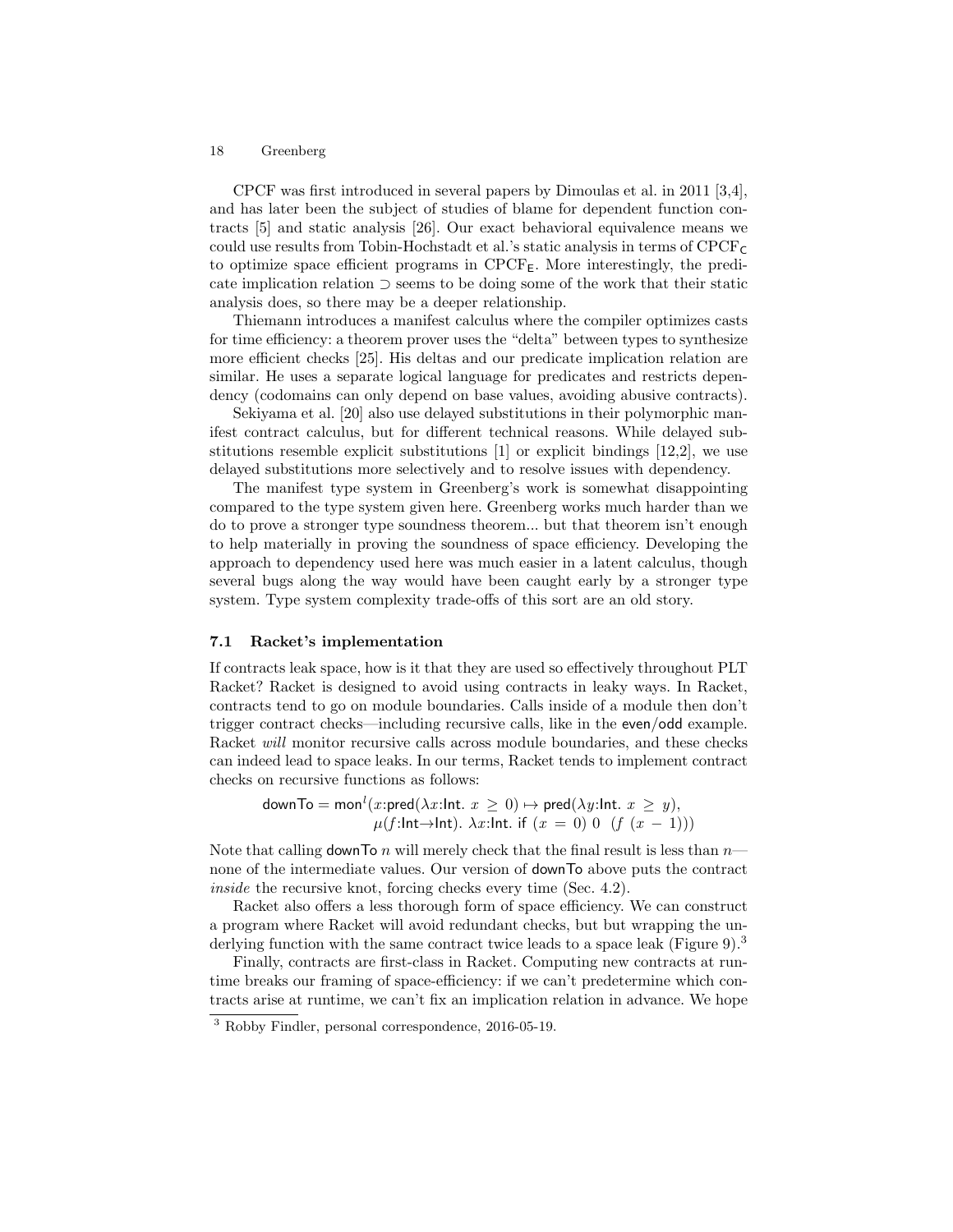```
(define (count-em-integer? x)
  (printf " checking<sub>u</sub>"s\n'u" x)(integer? x))
4 ( letrec
  ([f (contract (-& any/c count-em-integer?)(lambda ( x ) (if (zero? x) x (f (- x 1))))'pos 'neg)])
  (f 3)
```
<span id="page-18-7"></span>Fig. 9. Space-efficiency in Racket

that  $\text{CPCF}_E$  is close enough to Racket's internal model to provide insight into how to achieve space efficiency for at least some contracts in Racket.

## 8 Conclusion

We have translated Greenberg's original result [\[10\]](#page-19-0) from a manifest calculus [\[11\]](#page-19-10) to a latent one [\[3,](#page-18-1)[4\]](#page-18-2). In so doing, we have: offered a simpler explanation of the original result; isolated the parts of the type system required for space bounds; and, extended the original result, by covering more features (dependency and nontermination) and more precisely bounding non-dependent programs.

Acknowledgments. The existence of this paper is due to comments from Sam Tobin-Hochstadt and David Van Horn that I chose to interpret as encouragement. Robby Findler provided the Racket example and helped correct and clarify a draft; Sam Tobin-Hochstadt also offered corrections and suggestions. The reviews offered helpful comments, too.

### References

- <span id="page-18-5"></span>1. Abadi, M., Cardelli, L., Curien, P.L., L´evy, J.J.: Explicit substitutions. Journal of Functional Programming (JFP) 1(4), 375–416 (1991)
- <span id="page-18-6"></span>2. Ahmed, A., Findler, R.B., Siek, J., Wadler, P.: Blame for all. In: Principles of Programming Languages (POPL) (2011)
- <span id="page-18-1"></span>3. Dimoulas, C., Felleisen, M.: On contract satisfaction in a higher-order world. TOPLAS 33(5), 16:1–16:29 (Nov 2011)
- <span id="page-18-2"></span>4. Dimoulas, C., Findler, R.B., Flanagan, C., Felleisen, M.: Correct blame for contracts: no more scapegoating. In: Principles of Programming Languages (POPL) (2011)
- <span id="page-18-4"></span>5. Dimoulas, C., Tobin-Hochstadt, S., Felleisen, M.: Complete monitors for behavioral contracts. In: Seidl, H. (ed.) Programming Languages and Systems, LNCS, vol. 7211, pp. 214–233. Springer Berlin Heidelberg (2012)
- <span id="page-18-0"></span>6. Findler, R.B., Felleisen, M.: Contracts for higher-order functions. In: International Conference on Functional Programming (ICFP) (2002)
- <span id="page-18-3"></span>7. Findler, R.B., Guo, S.Y., Rogers, A.: Lazy contract checking for immutable data structures. In: Chitil, O., Horváth, Z., Zsók, V. (eds.) Implementation and Application of Functional Languages, pp. 111–128. Springer-Verlag, Berlin, Heidelberg (2008)